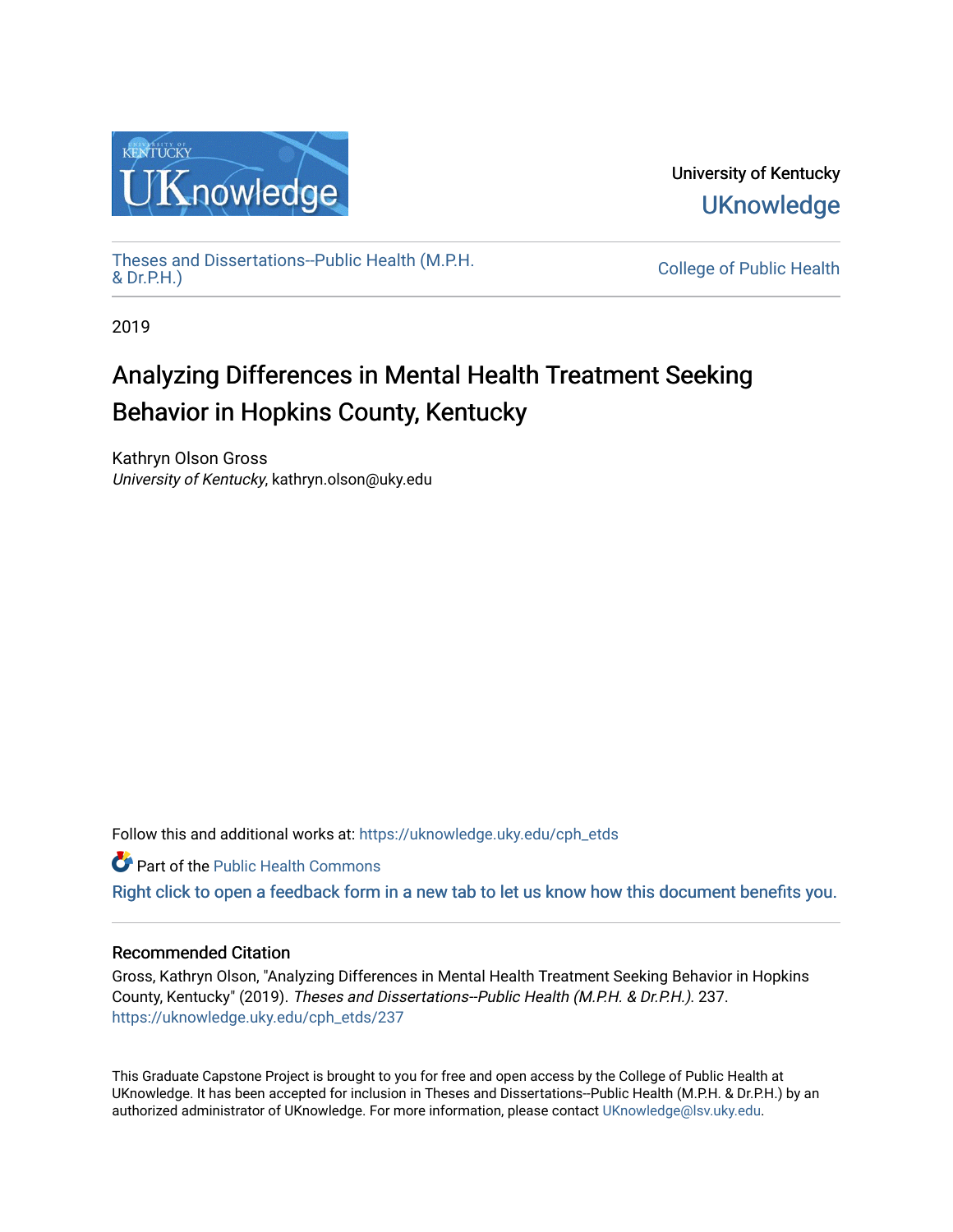## STUDENT AGREEMENT:

I represent that my capstone and abstract are my original work. Proper attribution has been given to all outside sources. I understand that I am solely responsible for obtaining any needed copyright permissions. I have obtained needed written permission statement(s) from the owner(s) of each third-party copyrighted matter to be included in my work, allowing electronic distribution (if such use is not permitted by the fair use doctrine) which will be submitted to UKnowledge as Additional File.

I hereby grant to The University of Kentucky and its agents the irrevocable, non-exclusive, and royalty-free license to archive and make accessible my work in whole or in part in all forms of media, now or hereafter known. I agree that the document mentioned above may be made available immediately for worldwide access unless an embargo applies.

I retain all other ownership rights to the copyright of my work. I also retain the right to use in future works (such as articles or books) all or part of my work. I understand that I am free to register the copyright to my work.

## REVIEW, APPROVAL AND ACCEPTANCE

The document mentioned above has been reviewed and accepted by the student's advisor, on behalf of the advisory committee, and by the Director of Graduate Studies (DGS), on behalf of the program; we verify that this is the final, approved version of the student's capstone including all changes required by the advisory committee. The undersigned agree to abide by the statements above.

> Kathryn Olson Gross, Student Dr. Tyrone Borders, Committee Chair Dr. Sarah Wackerbarth, Director of Graduate Studies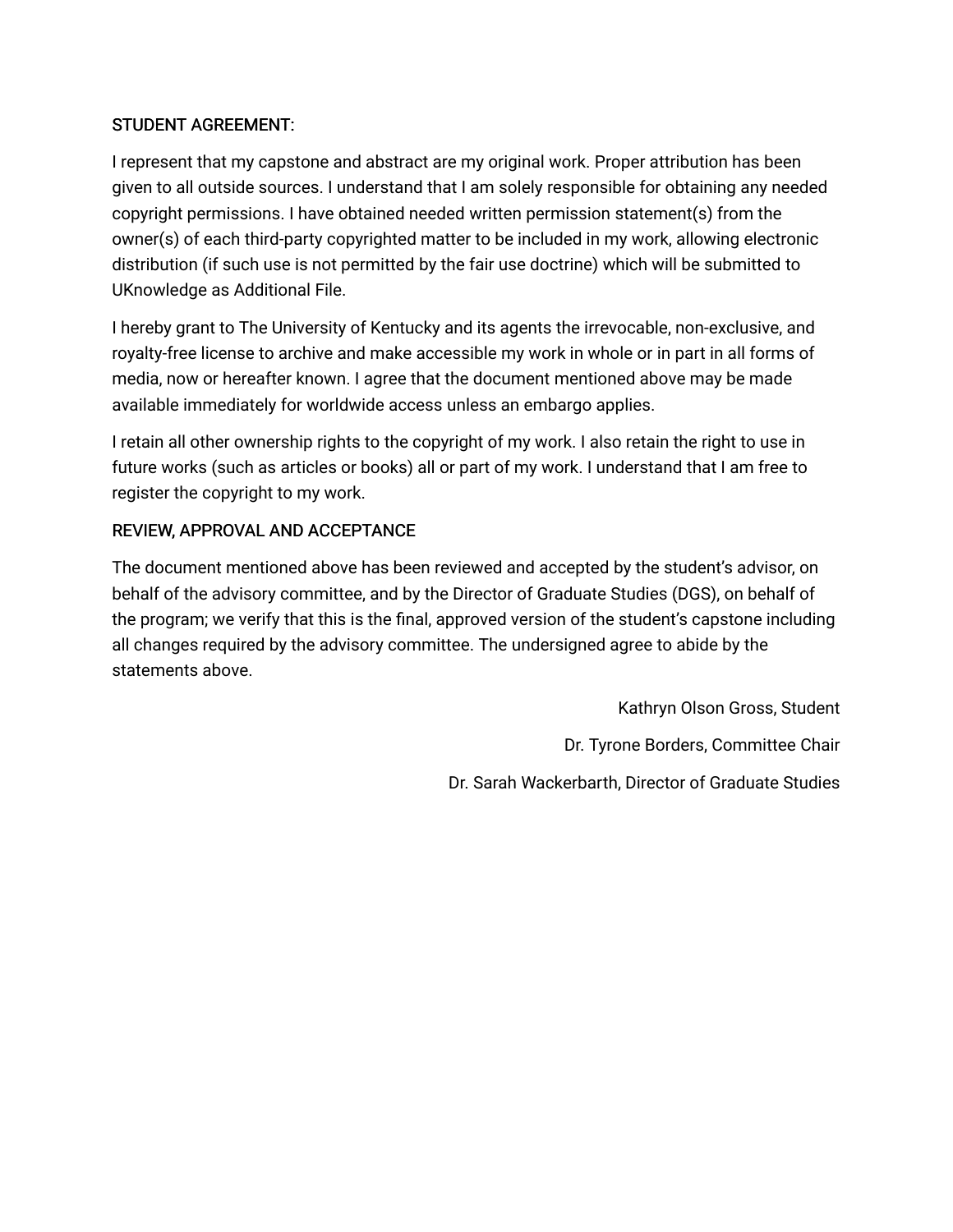## Analyzing Differences in Mental Health Treatment Seeking Behavior in Hopkins County, Kentucky

Capstone Project Paper

A paper submitted in partial fulfillment of the Requirements for the degree of Master of Public Health in the University of Kentucky College of Public Health

By:

Kathryn Olson Gross Lexington, Kentucky

Final Examination: April 16th College of Public Health

> Capstone Committee: Dr. Tyrone Borders (chair) Dr. Kathi Harp (co-chair) Dr. Hefei Wen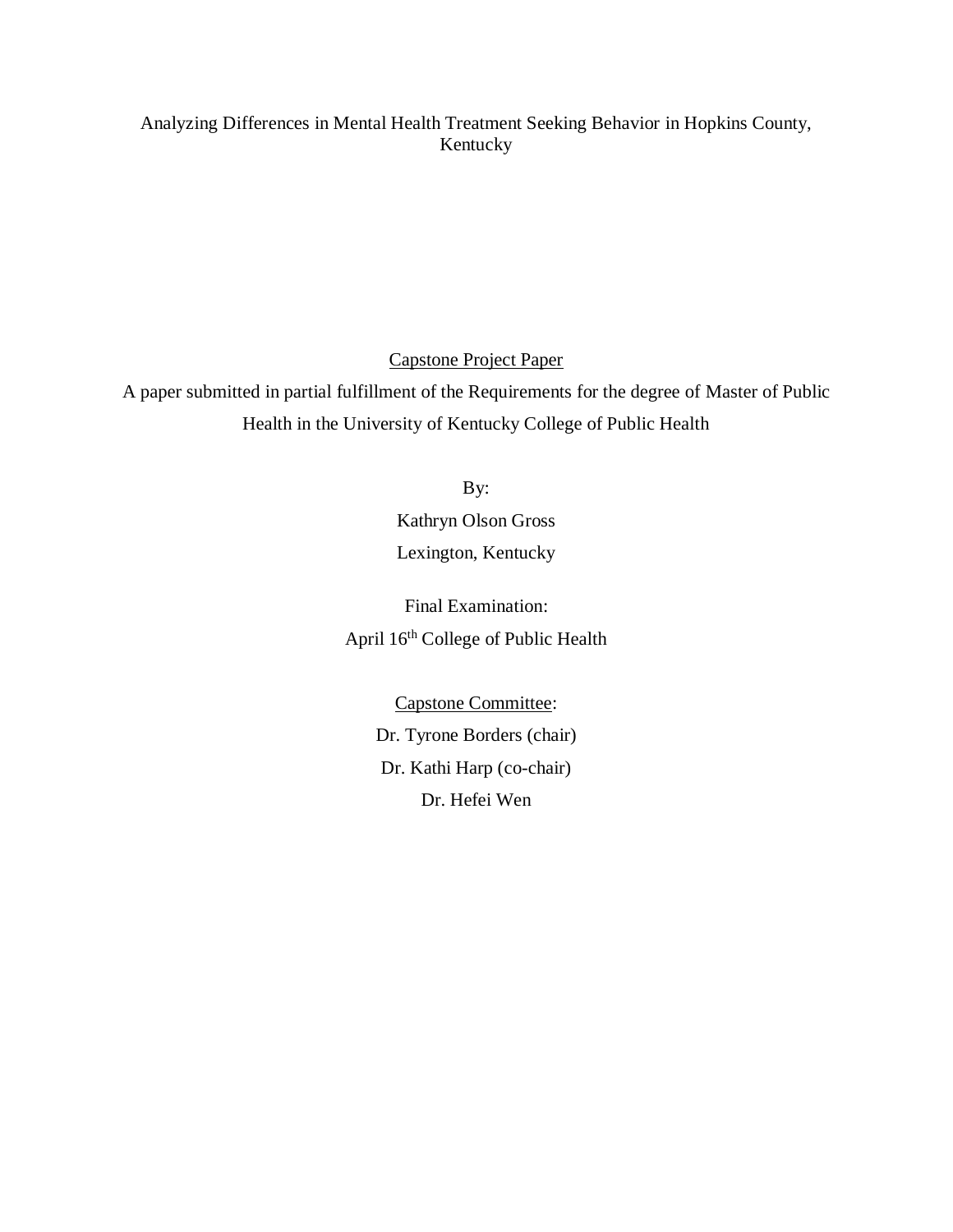## **Acknowledgements**

I would like to thank several people who without their help, this Capstone project may never have been completed. First to my husband Matthew who is my rock, and supported me at every step of this project. To my parents, Anne and Steve, who have always been the greatest champions of my education. To all of my Committee members who gave me such wonderful feedback and encouragement, and helped me understand the privilege and responsibility of doing research well.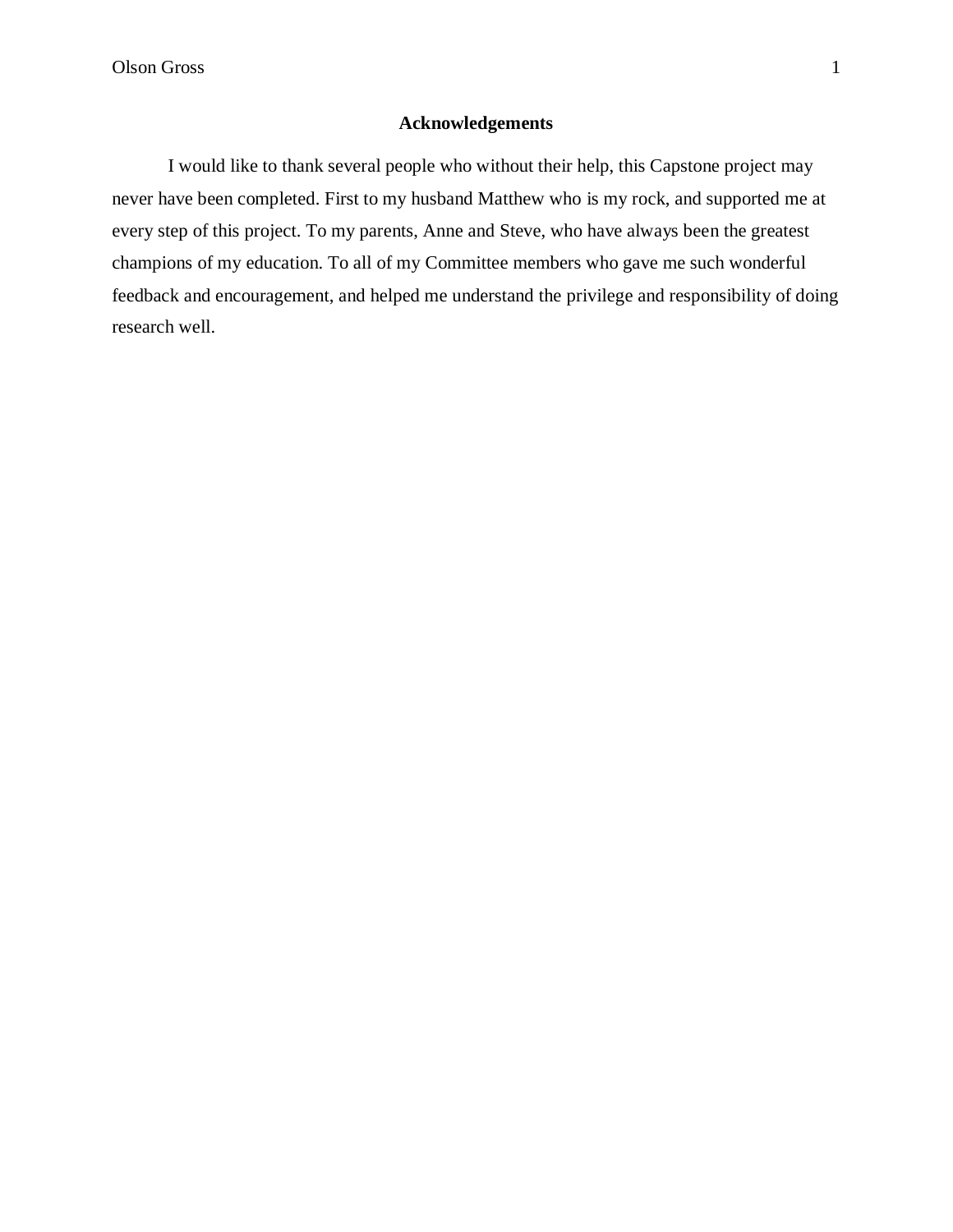Olson Gross 2

## **Abstract**

Rates of mental illnesses are consistently higher in the corrections system at all levels of incarceration. However, local jails are largely unable to meet the mental health needs of their inmates. Considering that there are several barriers to treatment seeking such as stigma, transportation, or availability of services in rural areas already, the treatment seeking behavior of people in jail differs from those not in jail. The objective of this research is to understand the factors that influence treatment seeking behavior among those in jails, and how those factors differ from those not in jail. Overall people in jail had higher rates of diagnosed mental illnesses, and worse perceptions of their own mental health that may have contributed to their higher rates of treatment seeking behavior. Transportation related barriers to treatment seeking which were prevalent among those in jail were not significant enough to decrease treatment seeking behavior in the jailed population.

**Keywords:** mental health, mental illness, local jails, community needs health assessment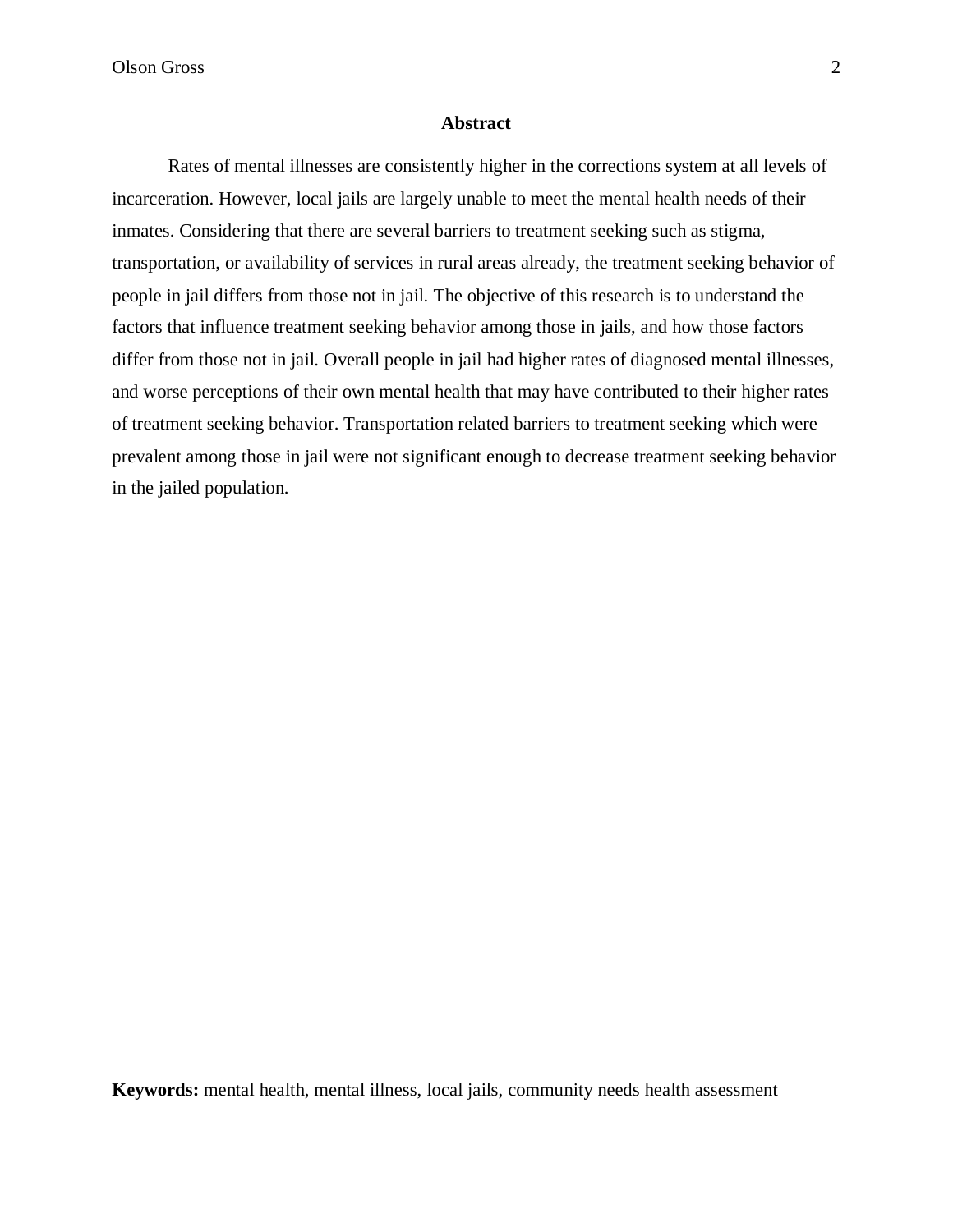## **Table of Contents**

|       | <b>List of Abbreviations</b> | $\overline{4}$ |
|-------|------------------------------|----------------|
| I.    | Introduction and Background  | 5              |
| П.    | Objectives                   | 10             |
| III.  | Data                         | 11             |
| IV.   | Sample                       | 12             |
| V.    | Measures                     | 13             |
| VI.   | Methods                      | 15             |
| VII.  | Results                      | 16             |
| VIII. | Discussion                   | 28             |
| IX.   | Conclusion                   | 31             |
| X.    | References                   | 32             |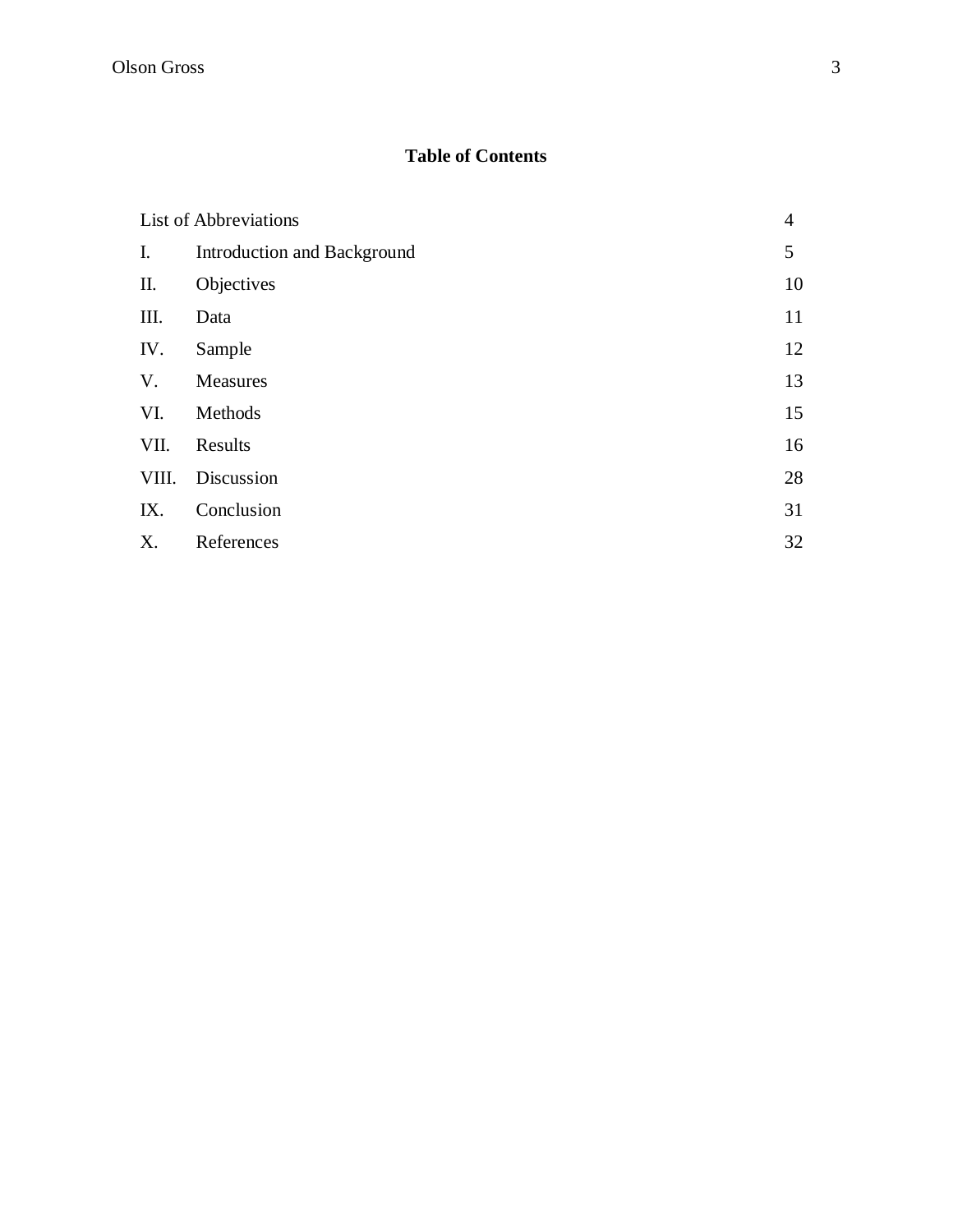## **List of Abbreviations:**

Serious Mental Illness (SMI) Any Mental Illness (AMI) National Alliance on Mental Illness (NAMI) Diagnostic and Statistical Manual of Mental Disorders 5th Edition (DSM-V)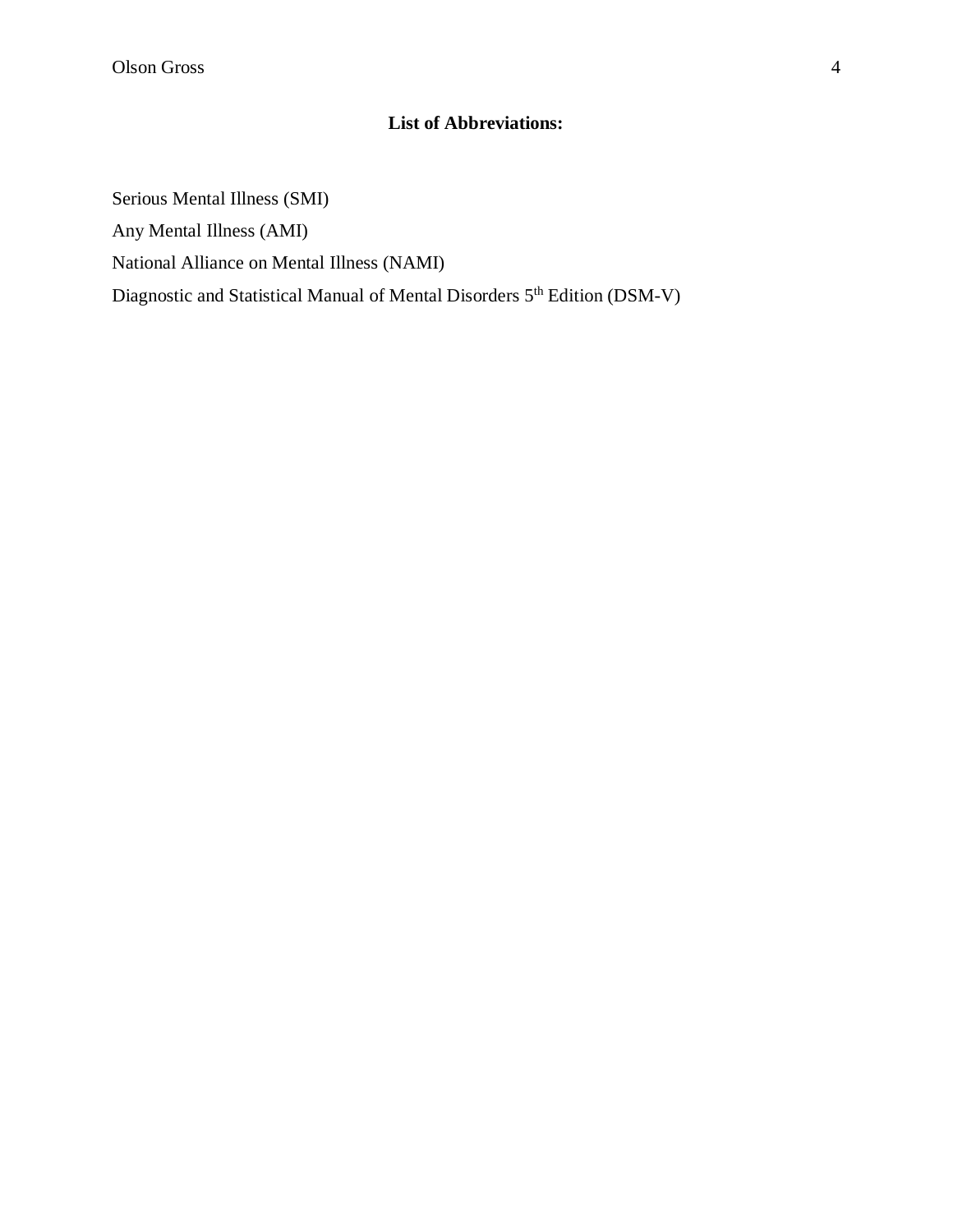Olson Gross 5

## **Introduction and Background**

Mental illnesses are contributing factors for several health conditions and impact a person's overall quality of life (Vigo, n.d; Snell-Rodd, 2018; Barry, 1996). People with mental illnesses are often stigmatized due to cultural perspectives on mental illness, which impacts their likelihood of seeking mental health treatment services, especially in rural areas (Matejkowski, 2010; Smith, 2013, Snell-Rodd, 2018). Mental illnesses are especially prevalent in the corrections system and this population of people face unique barriers to treating their mental illnesses such as having co-morbid illnesses like substance use disorder (SUD) and social and economic challenges (Baillargeon, 2010). There are ongoing efforts to more effectively coordinate mental health treatment with the corrections system after release, which has shown in initial evaluations to decrease the likelihood of recidivism (Cusack, 2010; Constantine 2013). Overall the relationship between mental illness, substance use disorder, and the corrections system is complex and fully understanding these relationships is compounded by varying factors.

The purpose of this study is to identify differences in the mental health treatment seeking behavior of people in a local jail compared to those not in jail. Therefore, an analysis of current literature focusing on the role of mental illness in the corrections system and treatment seeking behavior follows to gain a more comprehensive understanding of the relationships at play that may impact treatment seeking behavior in a rural setting.

## *Prevalence of Mental Illnesses*

Prevalence rates of mental illnesses can vary depending on the definitions used. The National Survey on Drug Use and Health measures for "serious mental illnesses" (SMI), which is defined as any mental disorder that has occurred in the past year, and meets the diagnosis criteria in the DSM-V, *and* seriously impairs one's ability to function normally (National Institutes of Health, 2017). The distinction between a serious mental illness and any mental illness is the level of debilitation the illness causes. In general, an estimated 20% of people in the United States have had any mental illness in their lifetime (Aldworth, 2010). However, only about 3% of the population (about 10 million people) have a current serious mental illness (NAMI, 2015).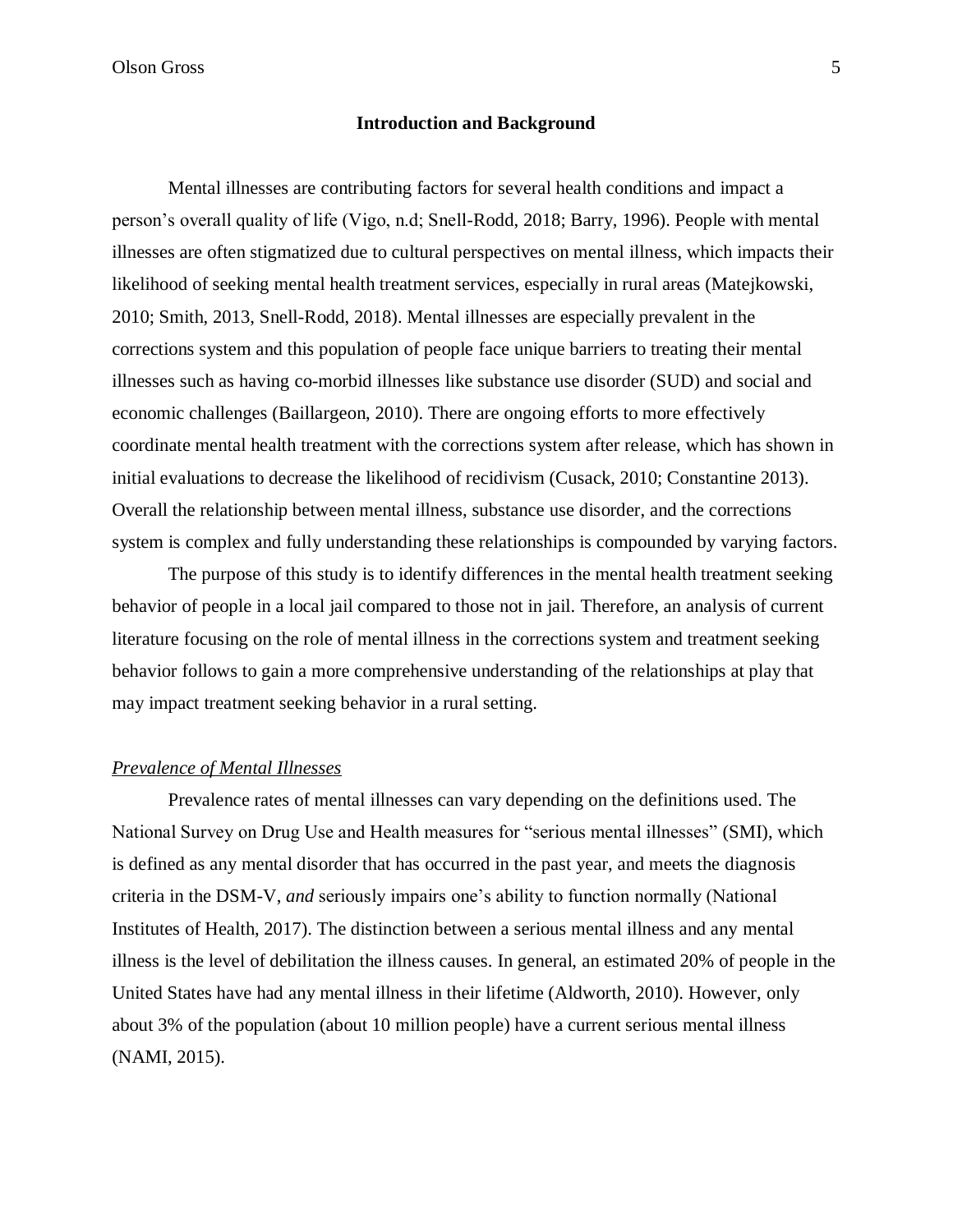Mental illnesses are particularly high among those in the U.S. corrections system, and it is estimated that over one million people with a serious mental illness are in jails each year (NAMI, 2015, Wilper et al., 2009, Steadman et al., 2009). Overall rates of serious mental illness in the corrections system overall are estimated to be 14.5% of men and 31% of women (Cusack, 2010). When comparing rates of any mental illness in the corrections system, there are variations depending on the type of corrections facility (Wilper et al., 2009). For example, in federal correction facilities 14.8% of people had been diagnosed with any mental illness, compared to 25.5% of people in state corrections, and 25% of people in local jails (Wilper et al., 2009). Although varying, the rates of both any and serious mental illnesses among the incarcerated population are higher than the general population.

When looking at specific illnesses among the incarcerated population, some estimate that up to 10% of individuals suffer from major depressive disorder compared to the 6.9% among those who are not incarcerated. Another estimation is that 50% of incarcerated individuals suffer from antisocial personality disorder (Fazel, & Danesh, 2002). There is also a concern of higher rates of undiagnosed psychiatric disorders in this population, compared to those who have not been incarcerated (Schnittker, Massoglia, and Uggen, 2012). The pattern of high rates of mental illnesses (both diagnosed and undiagnosed) in the corrections system could be partially explained by the finding that contact with, and life in the corrections system contributes to the development of mental illness (Pearlin, 1989; Sugie & Turney, 2017). Another contributing factor is that mental illness is often co-morbid with substance use disorder, which is important for contextualization since substance use disorder has been criminalized since the 1980s (Sevigny, Pollack, Reuter, 2013). It is estimated that approximately 10.2 million people are suffering from both substance abuse disorder and any mental illness nationally, although estimations of this specific to the corrections system have not been examined nationally (NAMI, 2015).

Although some have suggested that rates of mental illness are higher in urban areas, one study found no real differences in risk of having a serious mental illness between rural and urban areas (Breslau, 2014). In support of this finding it was found that there were no significant differences in the proportion of mental illnesses in women in rural jails compared to urban jails (Lynch, 2014). However, Reeves and colleagues (2013) found significantly higher rates of depression in rural areas, and increased mortality due to higher rates of suicide and substance use disorder (Snell-Rood, 2018).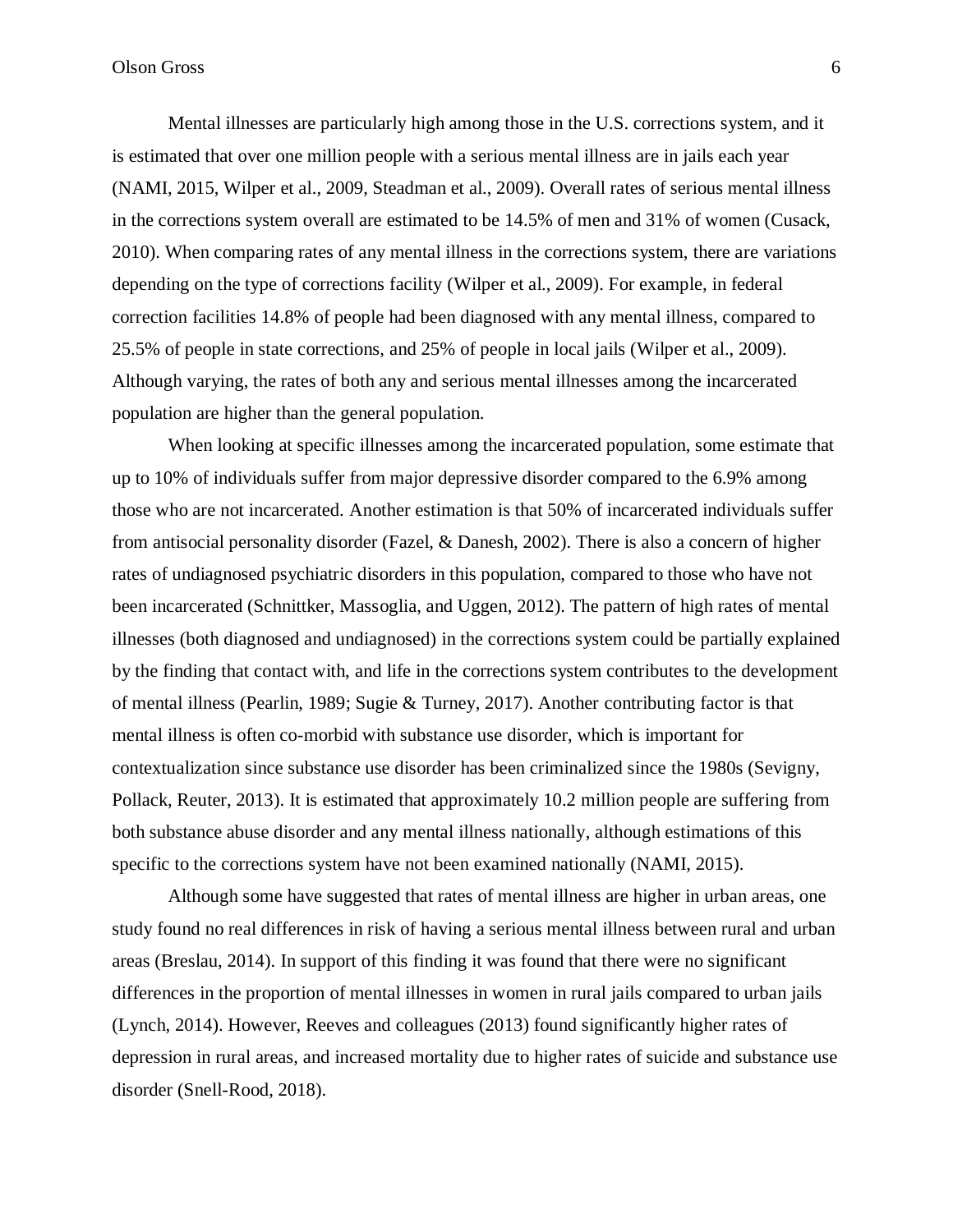## *Impact of Mental Illness*

The health impacts of mental illnesses are numerous. Mental illnesses are major drivers of morbidity and disability both globally and in the United States (Vigo, n.d.). They also contribute to premature mortality, as one study estimated that people with mental illnesses die ten to twenty years earlier than their counterparts (Vigo, n.d.). This is partially explained by the increased risk of chronic diseases, but suicide also plays a role in these numbers. Of people who commit suicide, about 90% of them have an underlying mental health issue (NAMI, 2015).

The social impacts of mental illnesses are also relevant to consider. Those with mental illnesses are often subject to negative stigma from both their community and family members, which several studies identified as a perceived barrier to a higher quality of life and seeking treatment (Vijayalakshmi, 2014; Smith, 2013; Matejkowski, 2010).

This stigma manifests itself severely in the criminal justice system. It has been identified that symptoms of mental illnesses alone, like hallucinations and delusions directly contribute to very few violent or criminal behaviors (Wolff, 2013). However, people who show symptoms of mental illness are more likely to be arrested than those who do not show symptoms (Teplin, 1984). This is confirmed by the larger number of people with serious mental illness (SMI) who are put in jail, than the number of people with SMIs admitted to a psychiatric hospital each year (Morrissey et. al., 2007). Matejowski (2010) also found that incarcerated people with mental illness are less likely to be paroled than those without mental illness contributing to the high rates of people with mental illnesses in the corrections system.

## *Access to Mental Health Treatment Services*

Access to mental health treatment services within the corrections system is limited and studies have shown that the shortcomings of the mental health treatment system are related to the disproportionately high rates of mentally illness in the corrections system (Kennedy-Hendricks, 2016). Local jails are funded by the county and increasing funding to small jails is often not a high priority, adding to the difficulty of providing healthcare and programming services to deal with the often complex health issues (May et. al., 2014). Prisons and jails essentially serve different purposes within the criminal justice system and this impacts the quality of healthcare services they have available. Since jails are more frequently for those awaiting trial or serving short term sentences, they typically have less healthcare and mental health services than prisons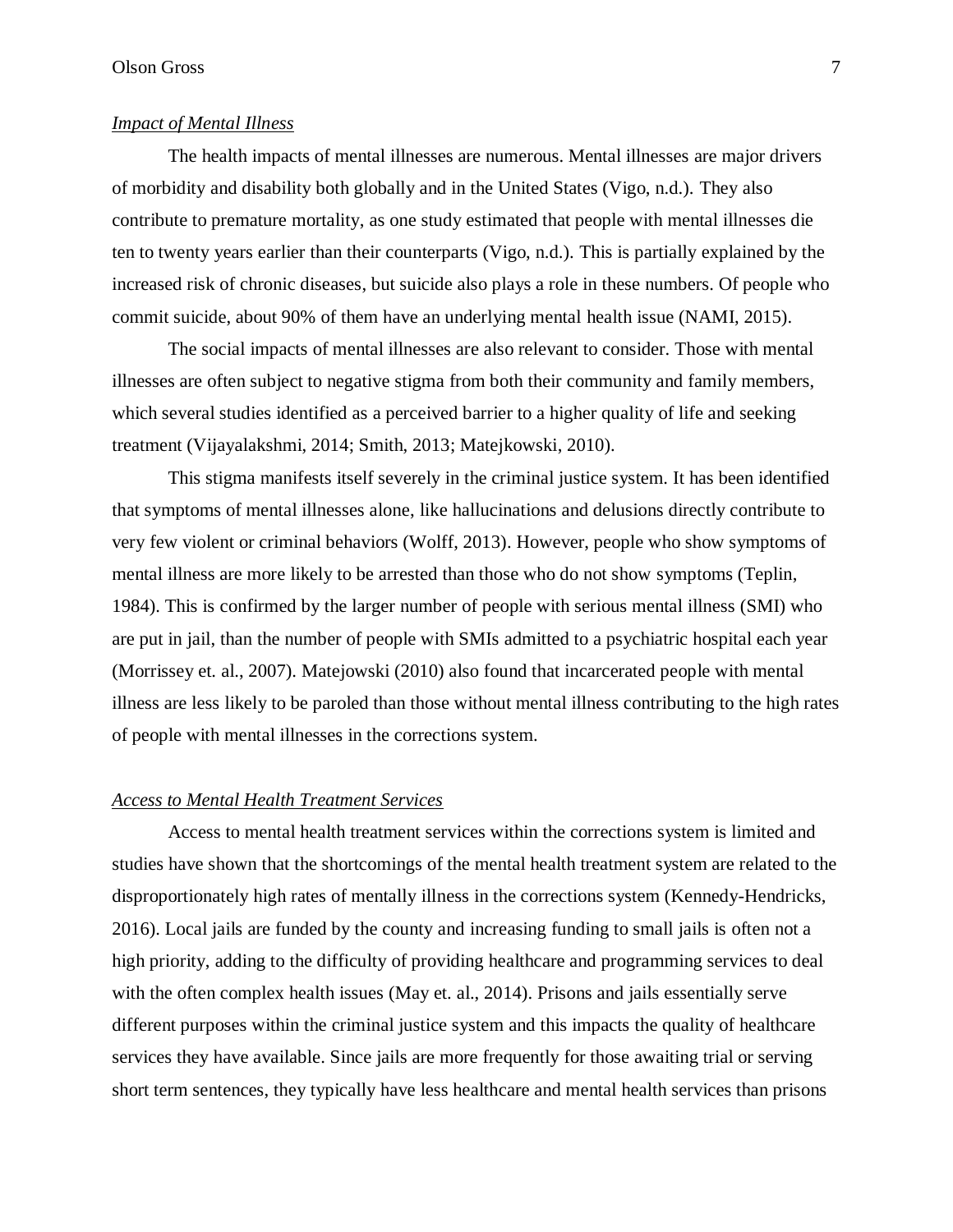(Wilper et al. 2009, Harvard Law Review, 2018). Most corrections institutions will perform a health assessment when inmates arrive, however an estimated 68.4% of individuals in local jails nationally have never received a medical examination of any kind (Wilper et al. 2009).

In the case *Estelle v. Gamble* (1983), the Supreme Court determined that because people in the corrections system must depend on the government to provide medical and mental health services, to withhold those services would be considered cruel and unusual punishment violating their eighth amendment right. Although constitutionally bound to provide mental health treatment services, jails in particular are largely unable to meet the needs of the inmates in part because those needs are not assessed.

More recently, overcrowding in prisons and increasing arrest rates has led to prioritizing criminal justice reform to reduce the prison population overall (Schoenfeld, 2012). Several different approaches have been taken to do this, particularly in regards to the criminalization of substance use disorder. The use of drug courts as a way of managing rates of substance use disorder in the corrections system is prevalent throughout the country and have widespread appeal for dealing with the issue of substance use disorder in the corrections system. They are typically community-based treatment systems with oversight from the justice system (Sevigny et. al., 2013). Drug courts have been shown to decrease drug use and recidivism however they are often limited in their effectiveness by funding, resource constraints, and strict eligibility requirements (Sevigny et. al., 2013). These limitations have led to discussions about changing eligibility and sentencing requirements to allow for greater participation in this program.

An ongoing effort is being made to move beyond drug courts and more effectively coordinate mental health treatment of recently released inmates with the corrections system. This approach is being evaluated in different areas of the country. In California for example, the Forensic Assertive Community Treatment (FACT) program found that adequate behavioral treatment was associated with fewer number of jail days compared to traditional treatment (Cusack et. al., 2010). In support of this finding, Constantine (2012) found that receiving mental health treatment is associated with a reduced risk in recidivism temporarily following treatment.

## *Mental Health Treatment Seeking Behaviors*

Similar to differences in the prevalence of mental illness, there are also differences in treatment seeking behaviors based on population. These differences are determined in part by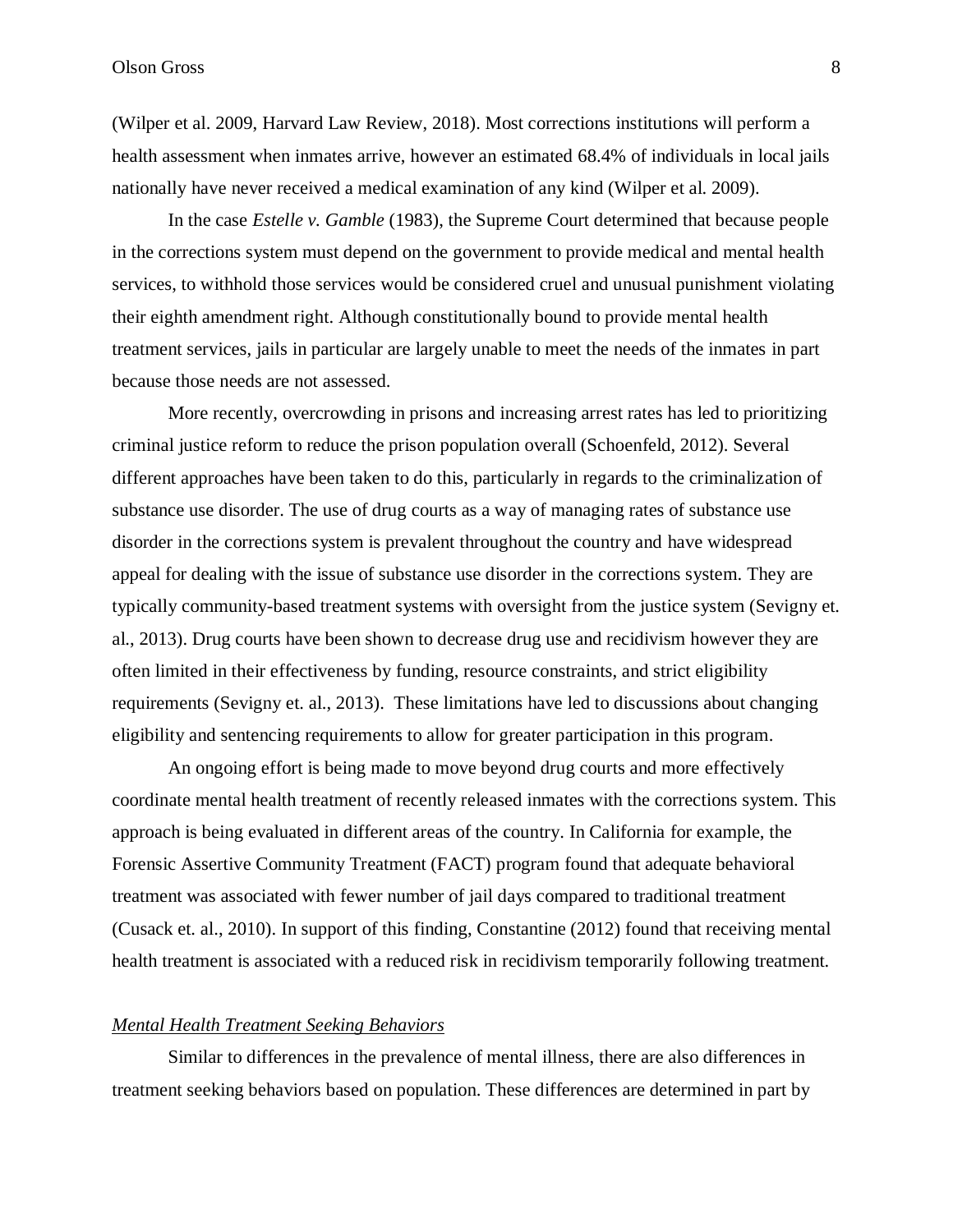predisposing factors such as race, age and income. However, they are also influenced by social and cultural factors. Some of those factors include cultural beliefs about mental illness in general, stigma associated with treatment, perceptions of treatment effectiveness, and co-morbid diseases (Samuel, 2014; Smith et. al., 2013; Goodwin et. al., 2002).

Failure to receive treatment has been associated with homelessness, accentuated symptoms of mental illness, and re-incarceration (Smith, 2013). Unfortunately, only 38.5% of people with mental illnesses are able to access and receive adequate care (Smith, 2013). This percentage varies depending on type of diagnosis, for example though schizophrenia has a treatment percentage close to 80%, for panic disorders only 25% are treated, and obsessivecompulsive disorder treatment is around 15% (Stuart, 2000).

Although some with serious mental illnesses are actively unwilling to participate in treatment, this attitude is less common than external barriers disrupting treatment or preventing the initiation of treatment (Smith, 2013). For example, in rural areas mental health treatment service providers are not as common, and those treatment options that do exist often take a pharmacological approach which some dislike (Snell-Rood, 2018). It has also been identified that issues such as transportation and unstable housing impact the likelihood of treatment continuity (Smith et. al., 2013). Results from one study even recommend that mental health treatment providers offer free transportation as a means of improving use of services (Vijayalakshmi, 2014).

Additionally, some studies have examined personal reasons for either not seeking or discontinuing treatment services. This can include stigma and personal beliefs about mental illnesses in general. Stigma against both mental illnesses and seeking treatment is particularly strong in rural areas (Snell-Rood, 2018). One study found that many symptoms of mental illnesses, depression in particular, are contrary to typical values in rural areas such as hard work and self-reliance (Snell-Rood, 2018). Also, the use of drugs as both a coping mechanism and a form of treatment contradicts these values and is viewed negatively, discouraging treatment seeking (Snell-Rood, 2018). In a study of recently released black adolescents, participants identified external factors such as racism and environmental stressors as being the cause of their mental illness and did not identify mental illnesses as real diseases and felt they should be dealt with independently, similar to attitudes in rural communities (Samuel, 2014).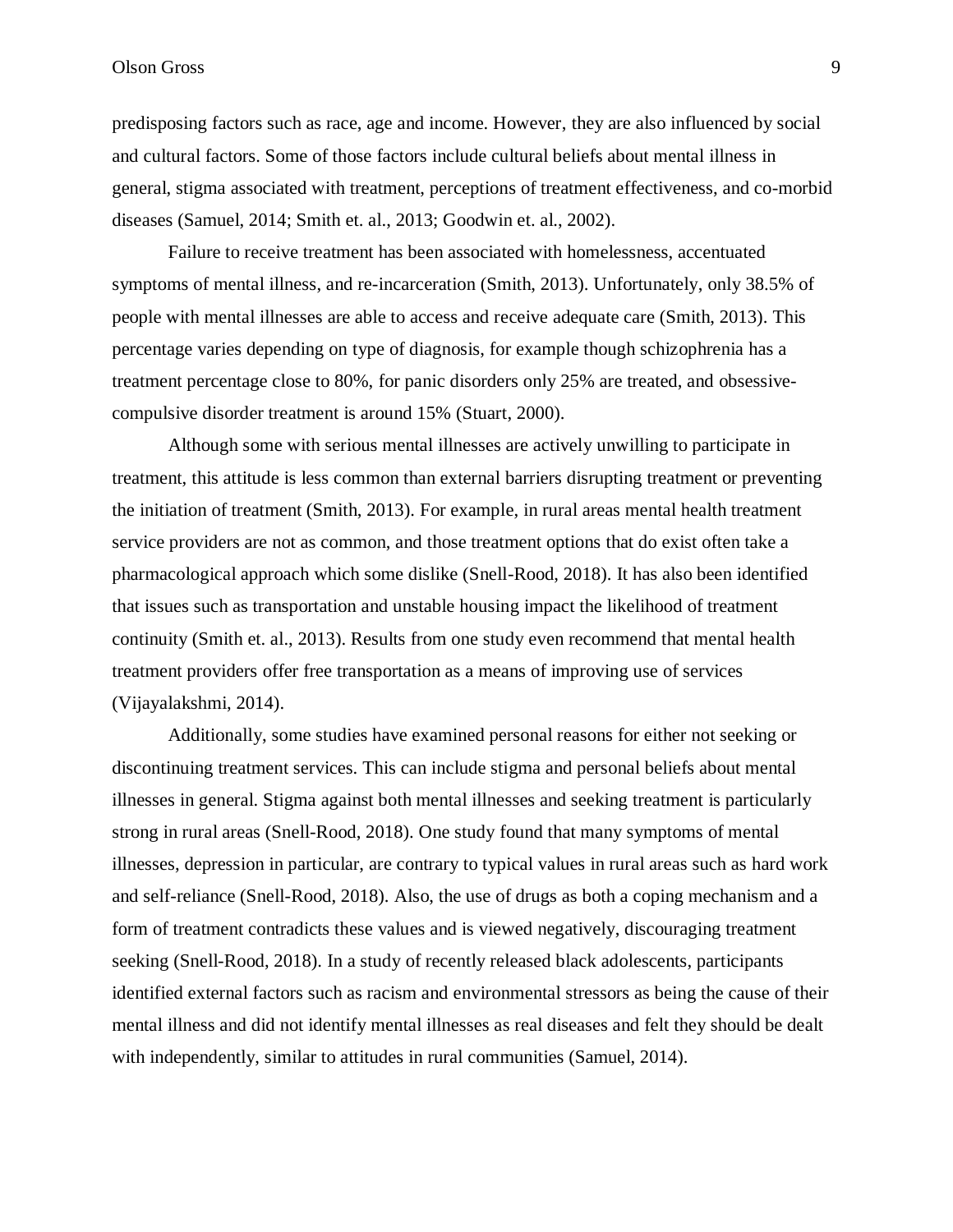People with mental illnesses who have been incarcerated for any amount of time face unique challenges when released for seeking treatment (Baillargeon, 2010). Their circumstances vary depending on the length of their incarceration but could include changes in their housing and employment situations (Baillargeon, 2010). People who have serious mental illnesses are less likely to find employment and more likely to experience homelessness (Baillargeon, 2010). Up to 60% of people in jail are awaiting trial because they were unable to pay their bail, they are in general of lower income and more likely to have transportation issues which is a crucial access tool in a rural environment (Minton and Golinelli, 2014). Factors such as these have been found to make treatment seeking behaviors more difficult, but as previously mentioned not receiving treatment is associated with higher rates of recidivism (Smith, 2013).

## *Challenges*

Part of the difficulty in dealing with mental illness in the corrections system, is establishing a causal relationship between mental illness and incarceration. Life in prison is itself a stressor since the removal of freedom, identity, personal comforts, and social support systems are stressful, anxiety-causing events (Schnittker, Massoglia, and Uggen, 2012). Also many of the risk factors for both incarceration, SUD, and mental illness are similar (Schnittker, Massoglia, and Uggen, 2012). Additionally, there is a high prevalence of co-morbid disorders such as SUD, anxiety, and mood disorders (Schnittker, Massoglia, and Uggen, 2012). The policy of criminalizing SUD also compounds the difficulty of managing mental illnesses in this population (Harvard Law Review 2018). In a population of people where co-morbidity of mental illness and SUD is high, the illegality of SUD exacerbates mental illnesses and makes it more difficult to identify clear relationships. These challenges make it difficult to understand the factors that contribute to seeking out mental health treatment difficult and identifying what gaps exist in the treatment system, especially in rural areas.

## **Objectives**

Increasing incarceration rates have led to the need to examine individuals within the corrections system as a distinct population, and consider incarceration a social determinant of health (Schnittker, Massoglia, and Uggen, 2012). Of the twelve million people who cycle through the corrections system in a given year, the majority of those people are in jails either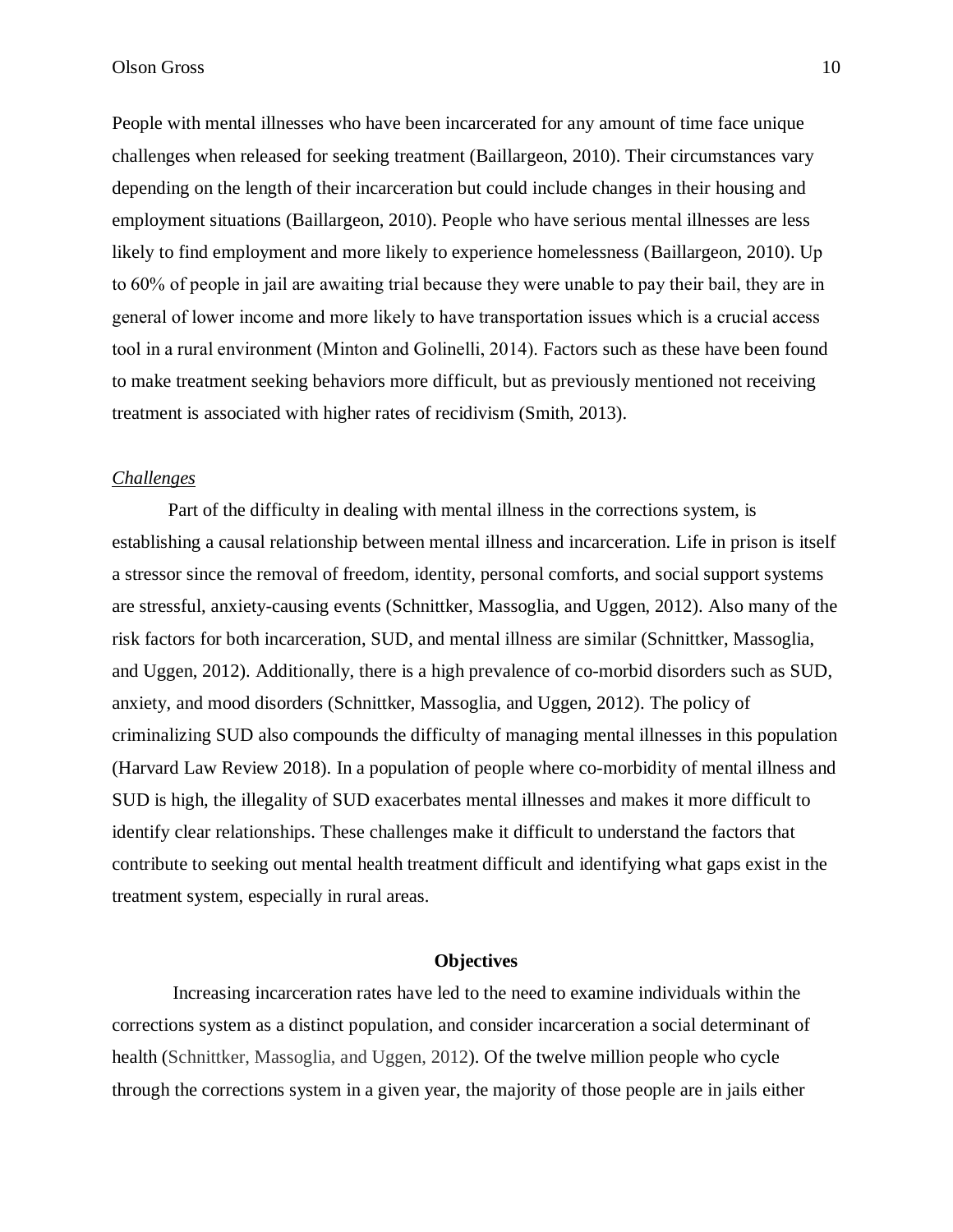serving short sentences or are awaiting trial (Harvard Law Review, 2018). Since these correctional institutions are often under-funded and provide little in terms of healthcare and mental health services, the focus of this research will be to compare the factors that influence seeking mental health treatment between a sample of institutionalized and non-institutionalized individuals in one county. Individuals who at the time of survey completion, were in a Kentucky county jail will be compared to a group of people, who at the time of survey completion, were not in jail.

To reach these objectives, several aims of the study will be addressed. First, I will compare the proportion of mental symptoms in these two sample groups, both diagnosed illnesses and personal perceptions of mental health. Second, I will compare rates of transportation-related barriers to obtaining mental health services between the two groups. And finally, I will compare the rates of treatment seeking behavior between the individuals incarcerated in a local jail and non-incarcerated residents in the same county.

## **Data**

The data used in this analysis are from a 2018 Community Health Needs Assessment collected by a health coalition in Madisonville, Kentucky. The coalition was comprised of representatives from Baptist Health in Madisonville, the Hopkins County Health Department, and Health First Community Center. This assessment used an online and in paper survey to collect responses from individuals in Hopkins County and surrounding counties (Muhlenberg and Webster). However, the majority of responses came from Hopkins County, which will be the focus of this analysis.

The coalition developed and distributed the survey both online and on paper to their community partners and advertised the survey on a number of social media platforms like Facebook and websites of participating organizations, with a link to the online survey. The paper survey was available at the physical locations of the coalition members as well as other partner programs. They included instructions for either mailing or dropping off completed surveys to Baptist Health hospital in Madisonville. Through their community partners, the Hopkins County jail was also provided paper copies of the survey for inmates to complete and they were mailed to Baptist Health. In previous years, the coalition felt like the survey results were not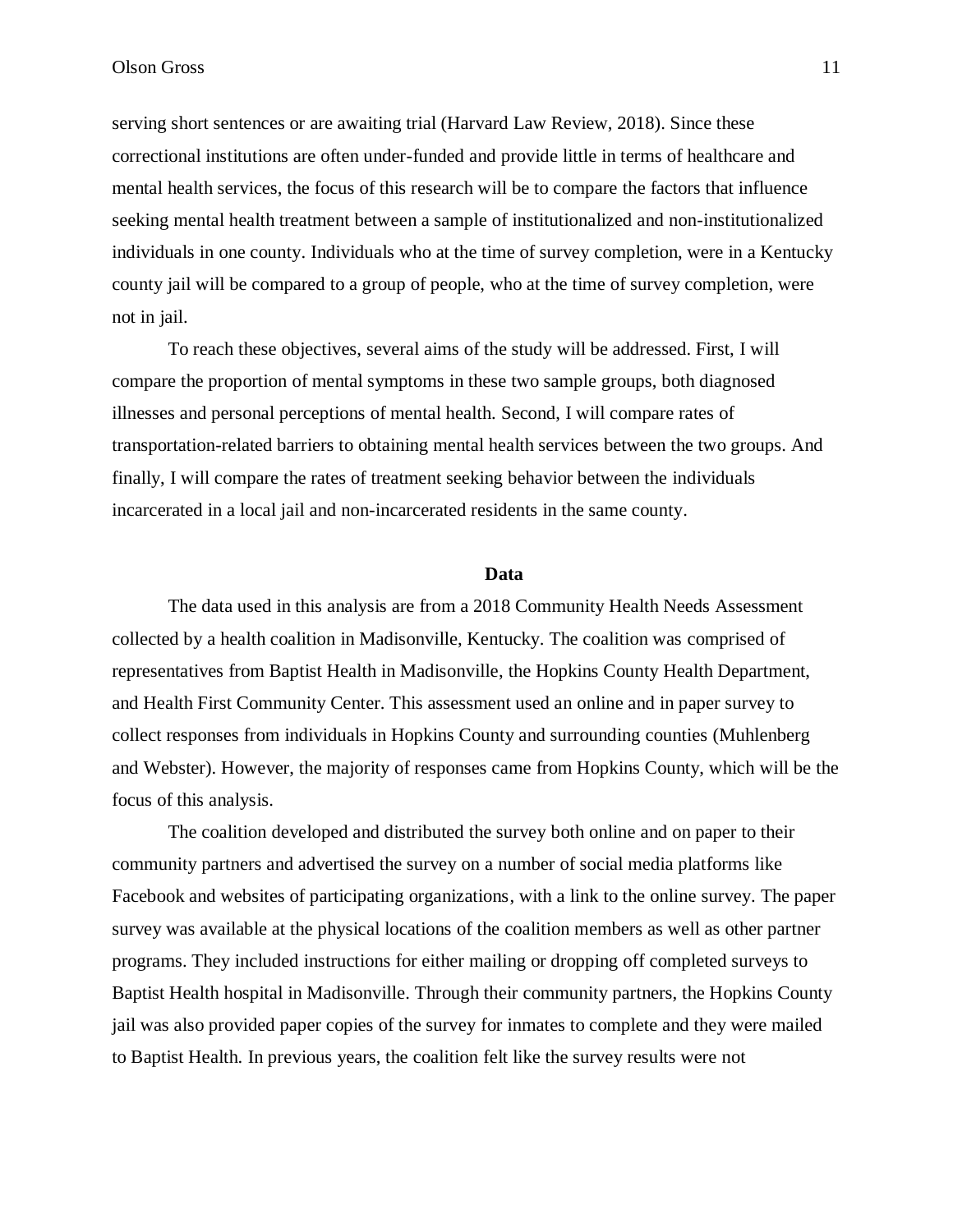representative of the entire community, and therefore tried to make the survey accessible to as many people in their community as possible.

The survey had a total of sixty questions, which covered several health-related topics. It began with general demographic information and health insurance coverage. Following this section were questions regarding environmental health factors like quality of housing and transportation. The survey included questions about health behaviors like diet, physical activity, and smoking. It also asked about health care routine, existing diagnoses, and medication. Finally, the survey sought to gain a sense of the public's opinion on several health concerns in their community and what they believed should be the highest priority.

## **Sample**

The original number of responses to the survey was 657, and included residents living in Hopkins, Muhlenberg, and Webster counties. Residents in rural communities are by definition more spread out, which creates challenges for ensuring that respondents geographic distance to services is equitable. In the interest of ensuring that the two samples (jail and not jail) are consistent in their geographic distance to services, some sampling restrictions are applied so that only residents of a single county are included in this analysis. Therefore, the final sample that is included in this analysis consists of 441 individuals from Hopkins County.

The racial breakdown of respondents was 92% Caucasian, 5% African American, and 1% multiracial. The county itself is approximately 91% Caucasian and 6% African American, demonstrating that the sample is an approximate racial representation of Hopkins County. The median household income in this sample was \$40,000 – \$49,000 which is consistent with the median household income in Hopkins County of \$43,169 (DataUSA, 2016). A major limitation of the analysis is that the majority of respondents who completed the survey were women, about 84%. The two sample groups used for analysis in this survey were grouped based on their jail or not jail status. The number of people in jail at the time of survey completion was 43 (9%). And the number of people not in jail at the time of survey completion was 398 (91%).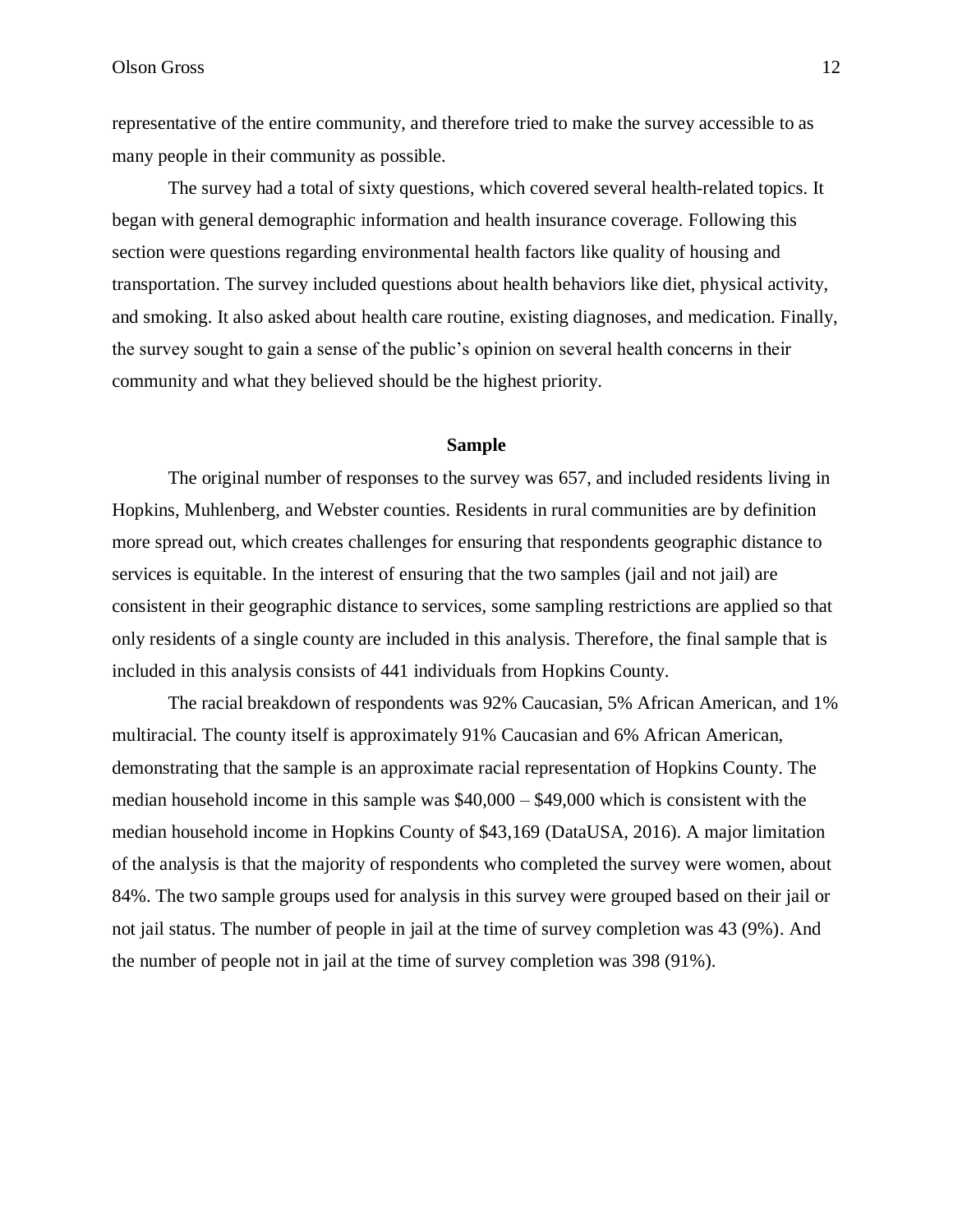## **Measures**

The difference in mental health treatment seeking behavior was assessed by survey questions on the topics of mental health perceptions, diagnoses, access to transportation and care, and treatment seeking behaviors. Seven primary questions from the original survey are the focus of the analysis.

## *1.) How would you rate your mental / emotional health?*

As previously mentioned, personal views of one's mental health impact the likelihood of seeking treatment. Responses to this question are ordinal in nature, starting with very healthy, healthy, somewhat healthy, unhealthy, to very unhealthy. In a separate assessment responses were grouped to be dichotomous in nature as either "healthy" (very healthy, healthy, somewhat healthy) or "unhealthy" (unhealthy, very unhealthy).

## *2.) How often does stress or anxiety impact your ability to function normally?*

As previously mentioned a diagnosed mental illness is considered to be serious if it impairs one's ability to function normally (National Institutes of Health, 2017). This question therefore captures perceptions of one's mental health by assessing perceived severity, regardless of diagnosis status. This question has ordinal responses, which include regularly, often, sometimes, and no. The responses were grouped to provide dichotomous responses as either "frequent" stress and anxiety (regularly and often) or "not frequent" stress and anxiety (sometimes and no).

## *3.) Have you ever been diagnosed by a healthcare provider with behavioral or mental health issues?*

In addition to personal perceptions of mental health, diagnosed mental illnesses were assessed in this analysis to provide the most accurate proportion of mental illnesses in the sample. The question about diagnoses made by a healthcare provider covered a multitude of diagnoses in the original survey. In this analysis, the focus is whether or not respondents selected behavioral / mental health issues and/or substance abuse. Responses to this question were nominal and the four options include none, behavioral / mental health issues, substance abuse, or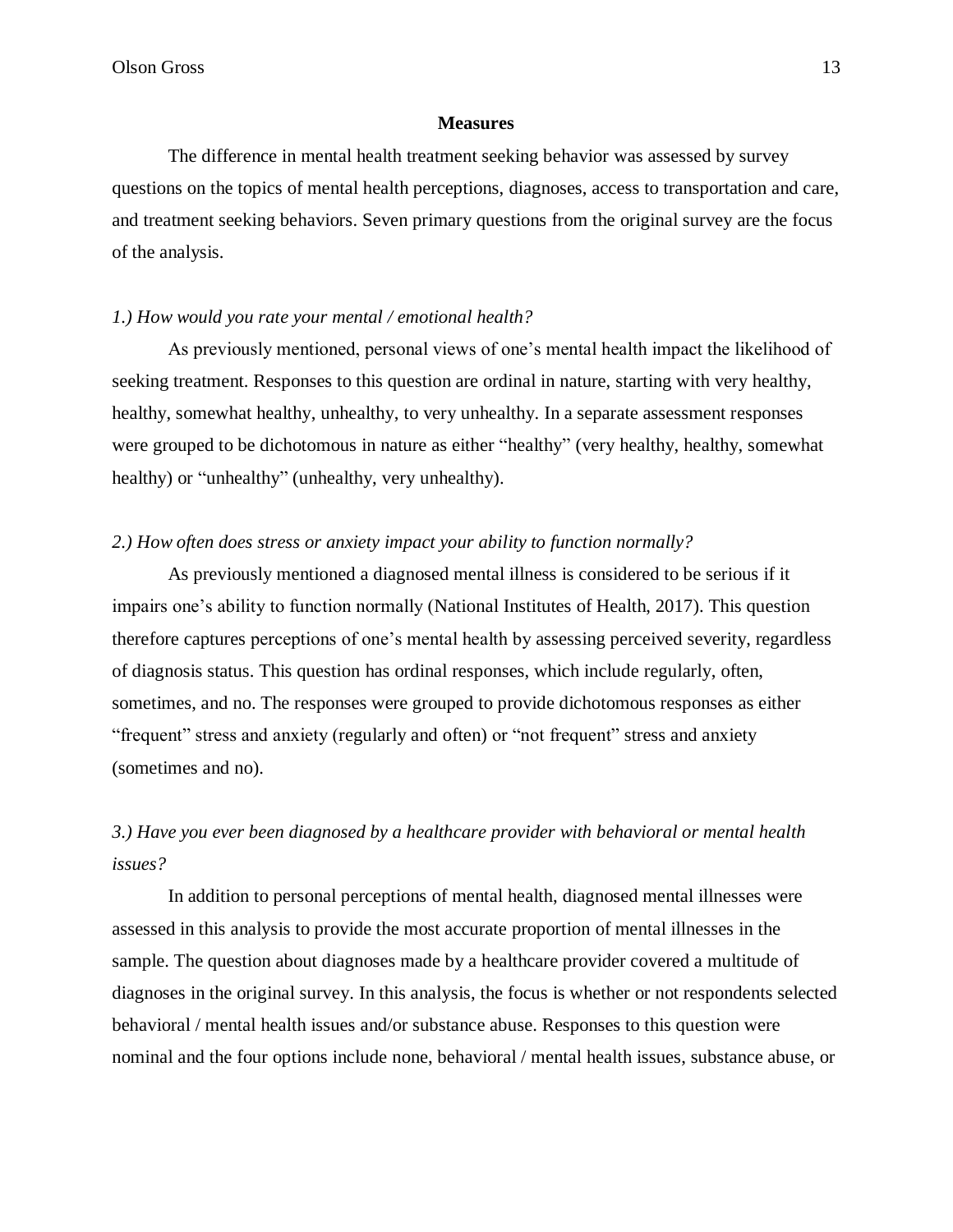## Olson Gross 14

both. Later in the analysis these response options were grouped dichotomously making the options "at least one" (behavioral / mental health issues, substance abuse, both) and "none".

## *4.) Do you have reliable and affordable transportation?*

Access to treatment options was considered by looking at multiple questions regarding distance and transportation. Having access to reliable and affordable transportation has been identified as a barrier to continuing mental health treatment (Smith, 2013).

In the original survey the responses to this question included justifications for their selection. For example, some options included: "Yes, I have access to a consistent ride", "No, I have transportation, but it is often broken down", and others. This was done for the coalition to generate better understanding of how best to meet the transportation needs of their community. In order to simplify this analysis, these responses were grouped dichotomously "yes" or "no", and did not include the justifications for the responses.

## *5.) Do transportation problems interfere with getting to appointments with your doctor or healthcare provider?*

This question more fully assessed the severity of transportation issues as a barrier to treatment seeking, as other studies have suggested (Smith, 2013). Response options to this question were dichotomous "yes" or "no".

## *6.) For what kinds of healthcare do you have to travel more than 20 miles?*

Having to travel far distances to treatment is impacted by having a diagnosed mental illness, but also by limited treatment options. In the original assessment, this question addressed the types of care that respondents had to travel over 20 miles to receive. This analysis however only considers whether or not respondents had to travel over 20 miles to get to specifically either behavioral / mental health care or substance abuse treatment. Therefore, responses are nominal and include none, behavioral / mental health care, substance abuse treatment, or both. Later in the analysis these response options were grouped dichotomously making the options "at least one" (behavioral / mental health treatment, substance abuse treatment, both) and "none".

## *7.) Have you sought treatment or counseling with a mental or behavioral health provider?*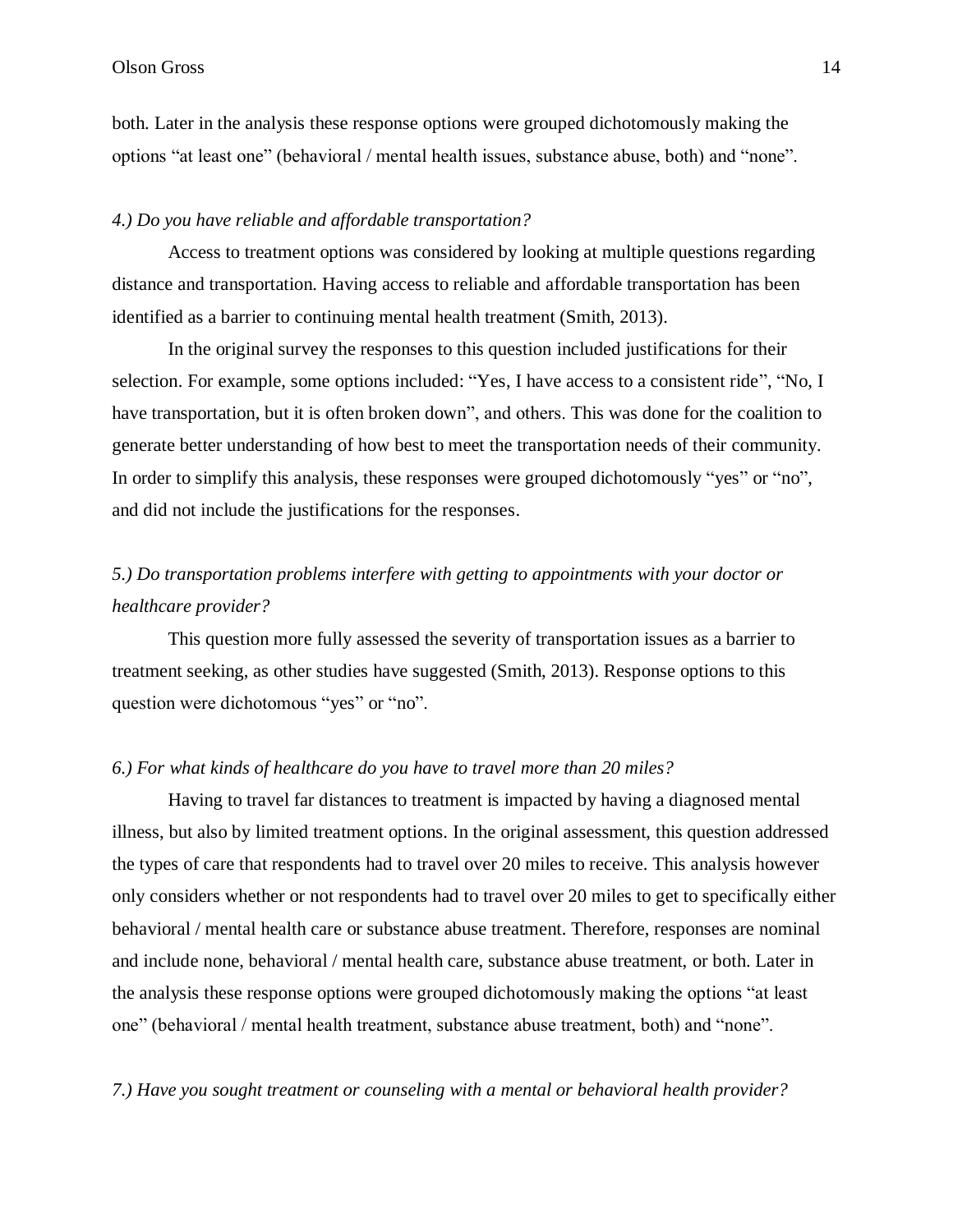Mental health treatment seeking behavior was evaluated through a single question asking if participants had sought treatment or counselling with a behavioral / mental health provider. Responses to this question are dichotomous "yes" or "no".

#### **Methods**

As previously mentioned, the counties Muhlenberg and Webster were not included in this analysis based on potential differences in these populations' geographic access to mental health treatment services. Therefore, restrictions were applied based on zip code, and only residents that reported zip codes within the boundaries of Hopkins County were included in this assessment. These restrictions only limited the sample slightly, and left a total of 441 responses included in the analysis.

Once the exclusion criterion was applied, distinctions were made between the responses that were completed from people in the Hopkins county jail at the time of survey completion, and those responses that were not. It should be noted that the survey did not ask if participants were currently incarcerated, so it cannot be ruled out that these surveys were completed by employees rather than inmates. However, it was indicated on the return address labels that the mail was "uncensored inmate mail", so it was assumed that these were completed by inmates. Those surveys with return address labels from the county jail were used to identify the in jail sample group, and the rest of the responses were included in the not in jail sample group.

Stata software was used to analyze bivariate relationships in the data. To begin, frequencies for all variables (perceived mental health, perceived stress severity, diagnosis, transportation issues, transportation interference, traveling 20+ miles to treatment, and treatment seeking behavior) were compared by sample group.

Then the results that were ordinal in nature were re-grouped to have dichotomous responses. Responses that did not have large enough cell sizes (diagnosis, and distance to services) were aggregated to be dichotomous in nature. A series of chi-squared tests were performed on all variables. This allowed comparisons of the frequencies to be made based on sample group. A p-value cut-off of  $\leq 0.001$  was used to indicate any significant differences between the two sample groups on the variables of interest.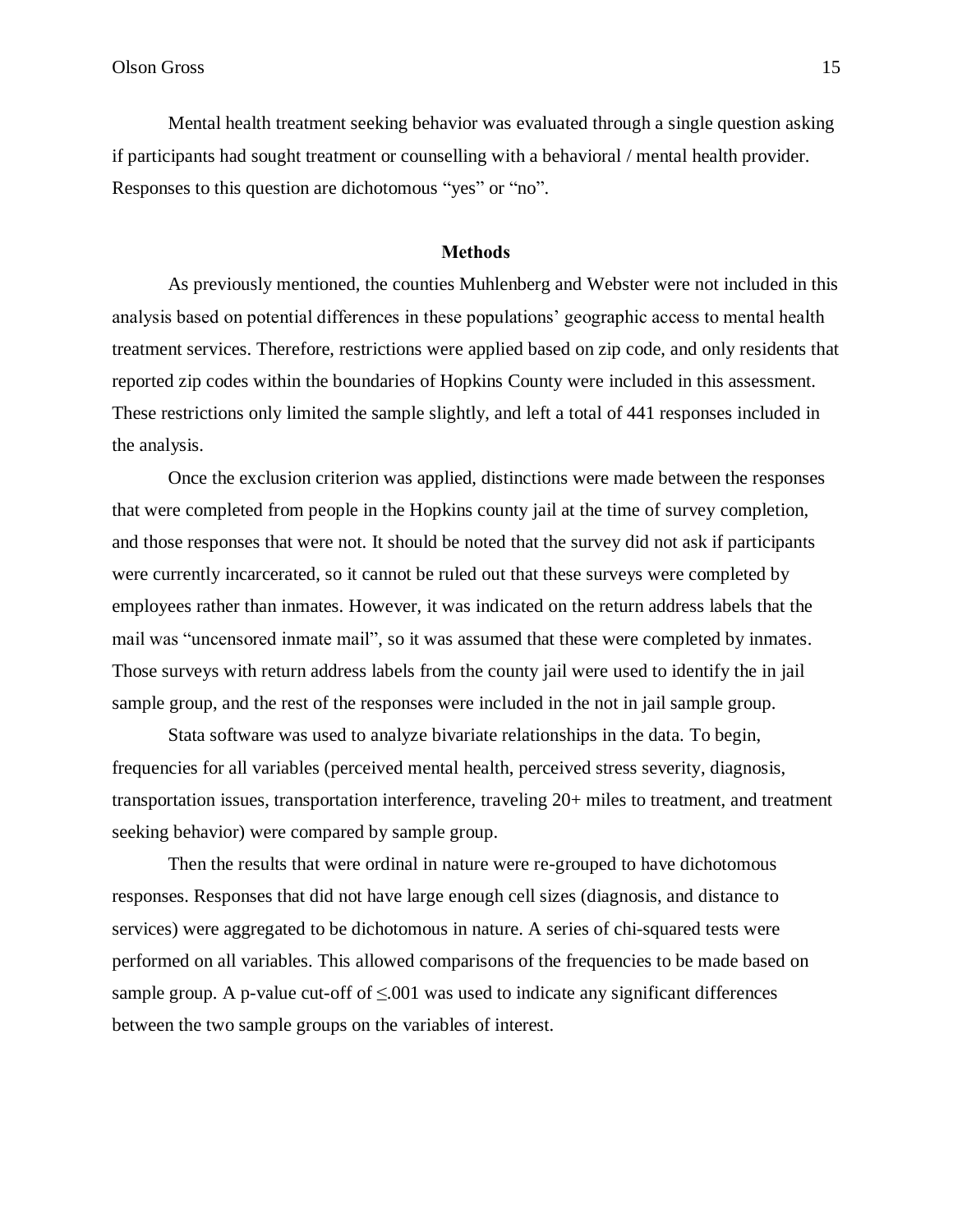## **Results**

## *Overall Demographics*

As previously mentioned, the original sample included 657 individuals. A total of 213 responses were excluded from analysis based on their zip code being located outside of Hopkins County. Only 3 from the jailed sample were excluded and 210 from the not-jailed sample were excluded. This left a total of 43 individuals in jail, and 398 individuals not in jail.

The demographics of the overall sample are representative of the county in terms of median income, race and ethnicity. However, some differences between the overall sample and the county also appear. In terms of age, the largest age group to completed the survey was aged 18-35 (38.72%, n=170), which is in general younger than the county as a whole.



Figure 1. Age by Jail Status

In terms of educational attainment, participants had high levels of educational attainment, with 35% having a bachelor's degree or higher. Only 4.32% (n=19) of the overall sample had less than a high school diploma or GED.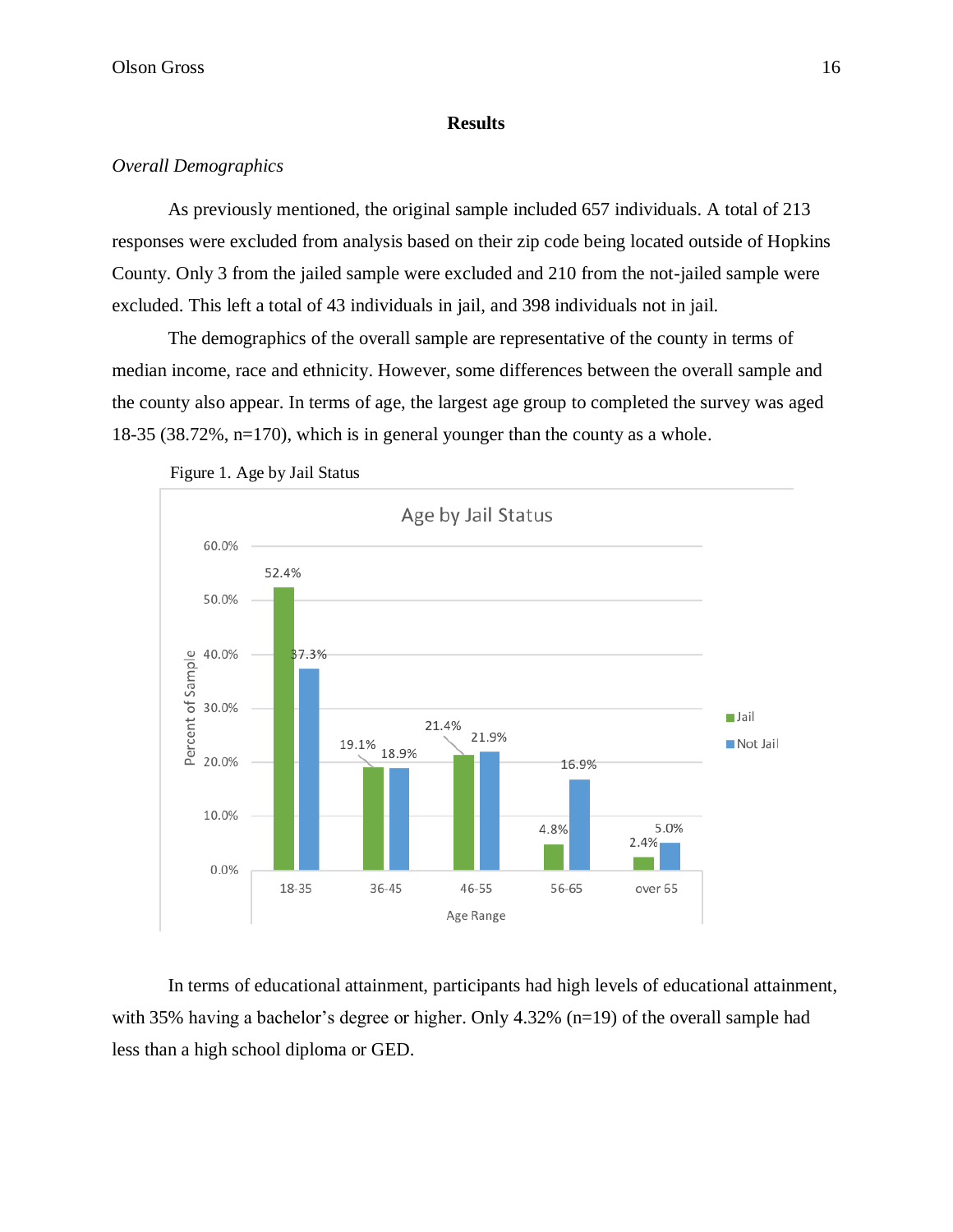In terms of gender, the sample is not evenly distributed. About 84% (n=369) of the respondents were women. This may be partially explained by the recruitment methods used by the survey developers. It was advertised and administered by the hospital and health department in Hopkins county. Women, especially women of reproductive ages are more likely to have consistent health care services, and may have been more likely to see this survey advertised.

It is likely that these demographic differences impact the overall results of the analysis.

## *Sample Differences in Demographics*

Demographics based on sample groups (jail and not-jail) demonstrate some differences in the people sampled. Although racial disparities are often present in jails and prisons, there were not major differences in race and ethnicity between the two samples. The jail sample was 85%  $(n=35)$  white, compared to 91%  $(n=365)$  white among those not in jail.

The differences in size of the sample groups tends to overshadow some percentage differences between the samples. For example, gender distribution was much more evenly distributed among the jailed sample, for reasons that are not completely clear. In the jailed population 53% (n=23) were men compared to 44% (n=19) women (Figure 2). There was one person in the jailed population who identified as non-gender conforming.



Figure 2. Gender by Jail Status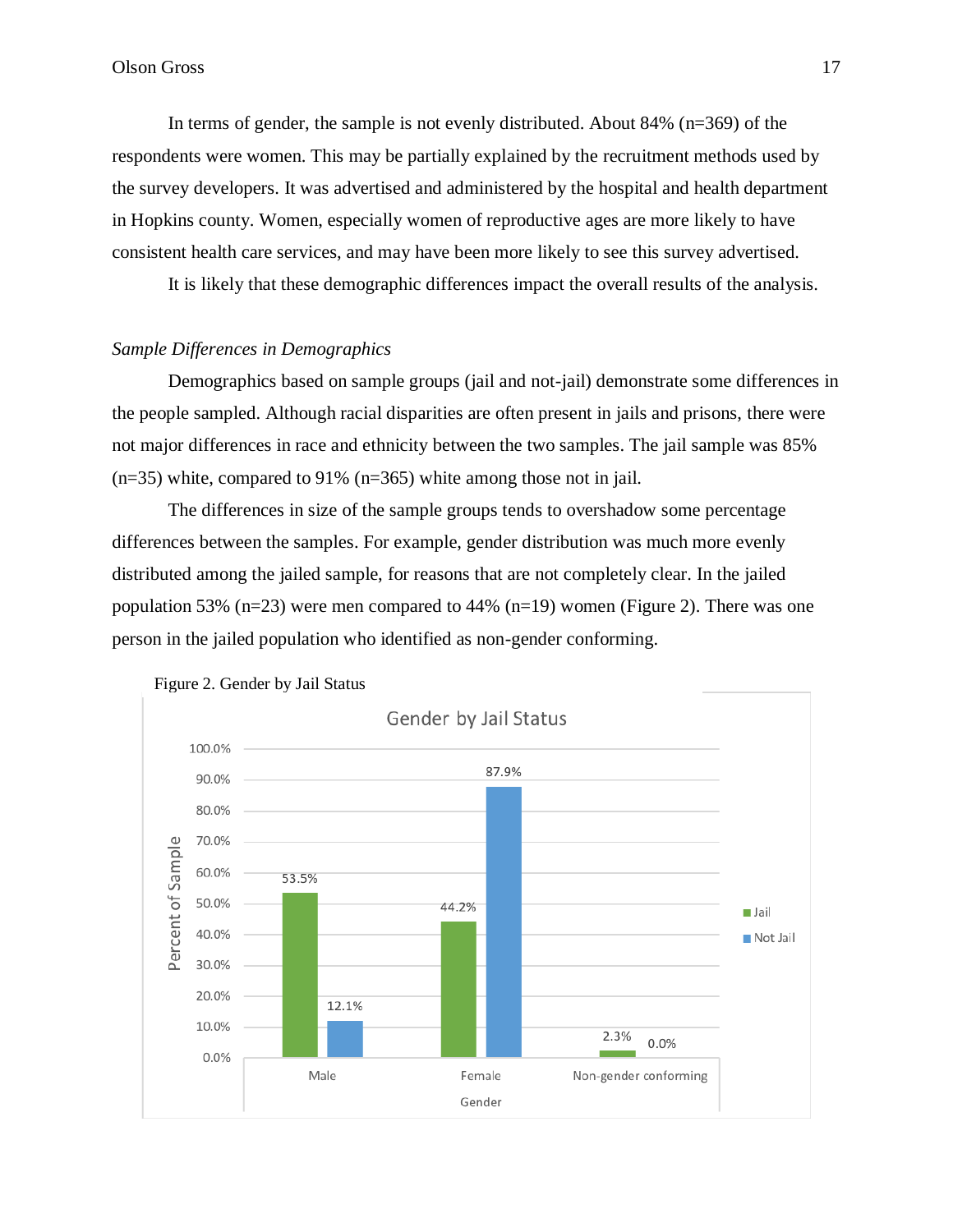In terms of income, the sample in jail was much more skewed to the left indicating in general lower incomes among this jailed population. Of the jailed sample 47% indicated that they did not have an income (Figure 3). This should be considered in association with their potential loss of income while in jail. This could also be related to the fact that more people in jail indicated that they were single (37% jailed compared to 25% not in jail). Only 20% (n=8) of people in jail indicated they were married, compared to 60% (n=240) of people not in jail. Therefore, people in jail did not have a possibility of reporting a secondary household income.



Figure 3. Income by Jail Status

Educational attainment follows a similar distribution, which is expected due to the close association between income and education. 35% (n=15) of people in jail have less than 12 years of education, compared to only 1% (n=4) of people not in jail. On the other end of the scale, only approximately 5% (n=2) of people in jail had an associate's degree or higher, compared to 53% (n=210) of people not in jail (Figure 4).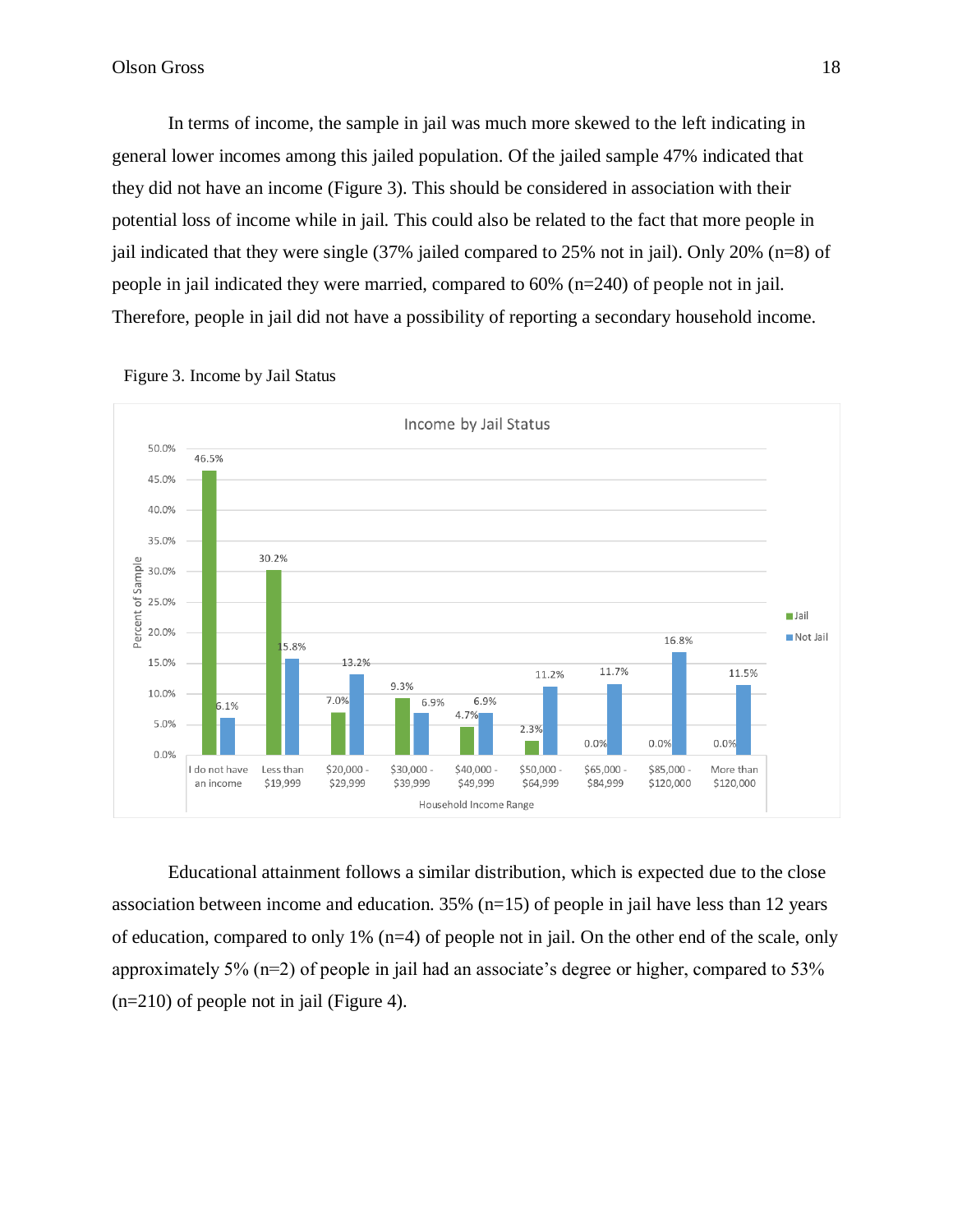

#### Figure 4. Education by Jail Status

## *Mental Health Variables*

The proportion of individuals experiencing mental illness was estimated using participant responses to the survey item assessing mental health diagnoses made by a healthcare provider. This question measured the proportion of both samples with a diagnosed mental / behavioral illness, substance use disorder, or both. Originally the frequencies of these different diagnoses were measured individually. In the jailed sample 14% (n=6) of people had a diagnosed mental illness which was proportionally similar to the  $13\%$  (n=51) in the not in jail sample. When looking at substance use disorder, in the jail sample about 30% (n=13) of the individuals in jail had a diagnosed substance use disorder, compared to  $0.5\%$  (n=2) in the non-jailed sample. Just under 7% (n=3) of those in jail had both a diagnosed mental illness and substance use disorder, compared to  $0.5\%$  (n=2) in the not in jail sample (Figure 5).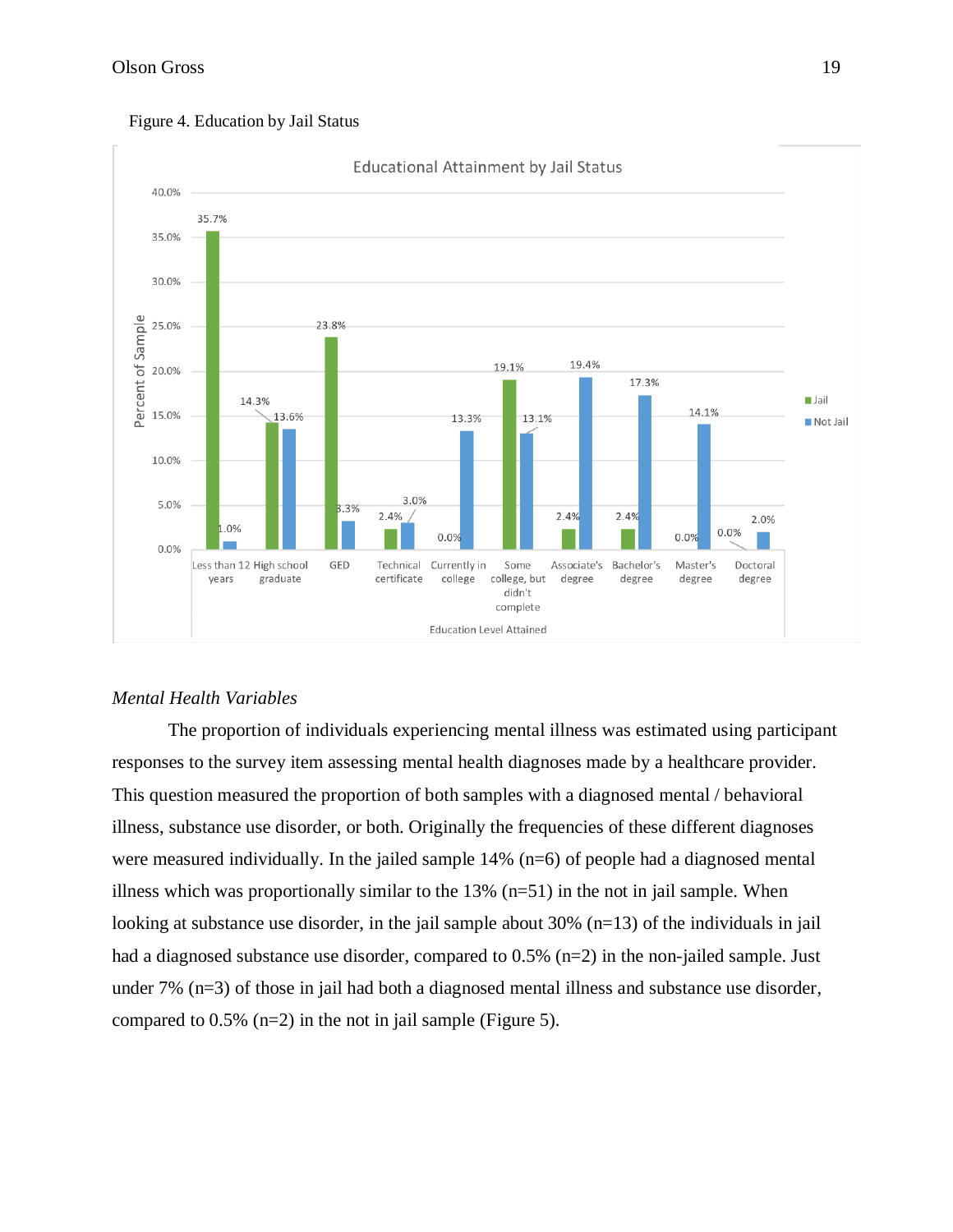



When these results are aggregated to "at least one", and "no" for statistical comparison some of the distinctions based on the type of diagnosis are lost. In the jail sample, 51% (n=22) were found to have at least one diagnosis, compared to 14% (n=55) of people not in jail.

The chi-square test demonstrated that there is a significant difference between the proportion of diagnoses between the jailed and not jailed samples (p<.001), such that that the jailed sample has significantly more diagnoses than the non-jailed sample.

| <b>Mental Health</b> | None         | At least one                | Total        |
|----------------------|--------------|-----------------------------|--------------|
| Diagnoses?           |              |                             |              |
| Not in Jail          | 343 (86.18%) | 55 (13.82%)                 | 398 (100%)   |
| In Jail              | 21 (48.84%)  | 22(51.16%)                  | 43 (100%)    |
| Total                | 364 (82.54%) | 77 (17.46%)                 | 441 (100%)   |
|                      |              | Pearson chi $(2) = 37.5520$ | $Pr = 0.000$ |

Table 1. Chi-square results of diagnoses by Jail Status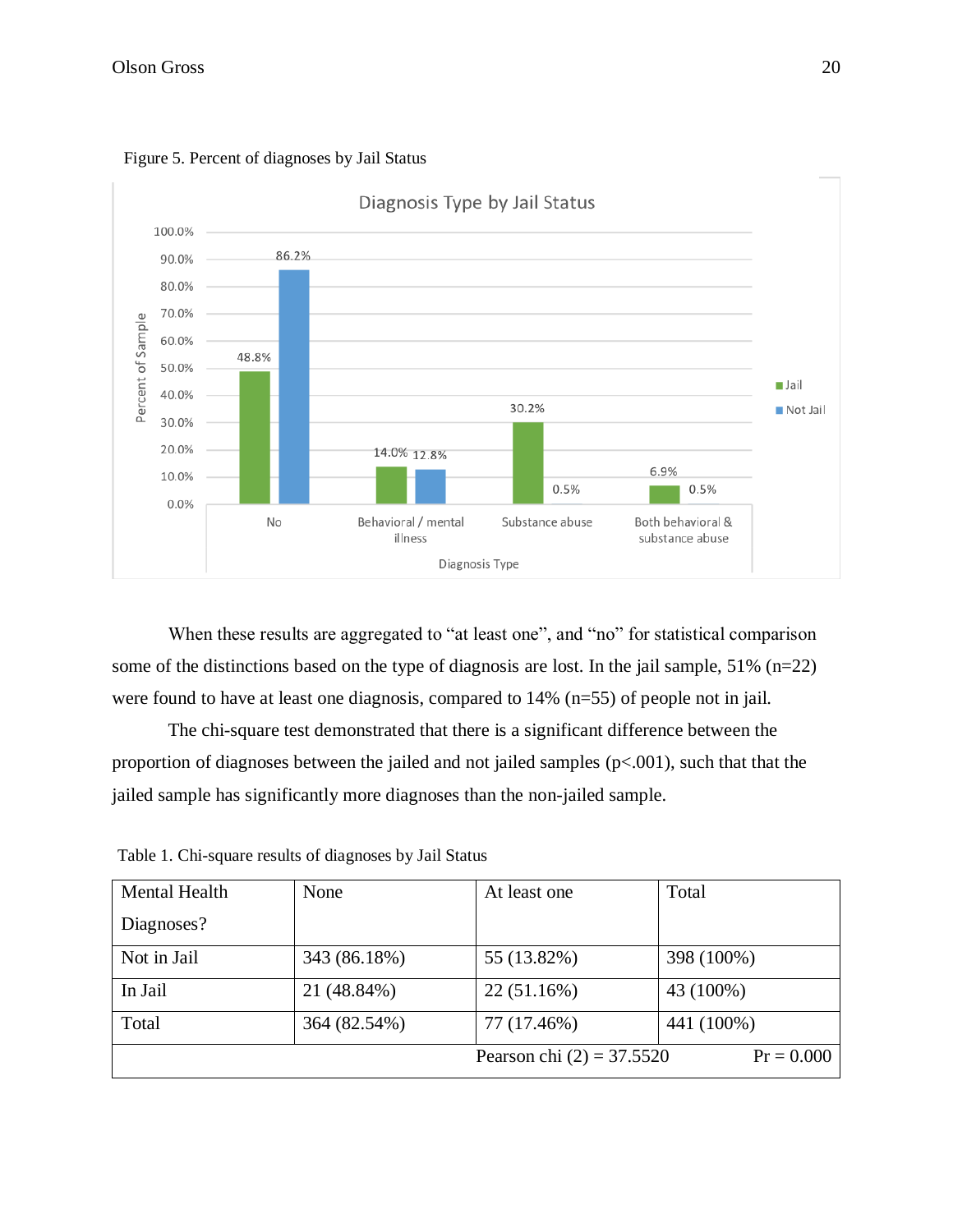How people perceive their own mental health is estimated through the measure of the mental / emotional health status. A higher proportion (6%, n=3) of people in jail rated their mental health as "very unhealthy" than those not in jail (0%, n=0). Similarly, a higher proportion (26%, n=11) of people in jail rated their mental health as "unhealthy" compared to those not in jail (4%, n=14). On the other end of the scale, 76% (n=301) of people not in jail rated their mental health as either "healthy" or "very healthy" compared to only 35% (n=15) of people in jail.



Figure 6. Perceived mental health score by jail status

When responses are grouped for analysis the response options are "healthy" (very healthy, healthy, somewhat healthy) or "unhealthy" (unhealthy, very unhealthy). A chi-square test revealed significant differences between the two samples at a .001 level. This suggests that people in jail perceived their health to be significantly worse than those not in jail.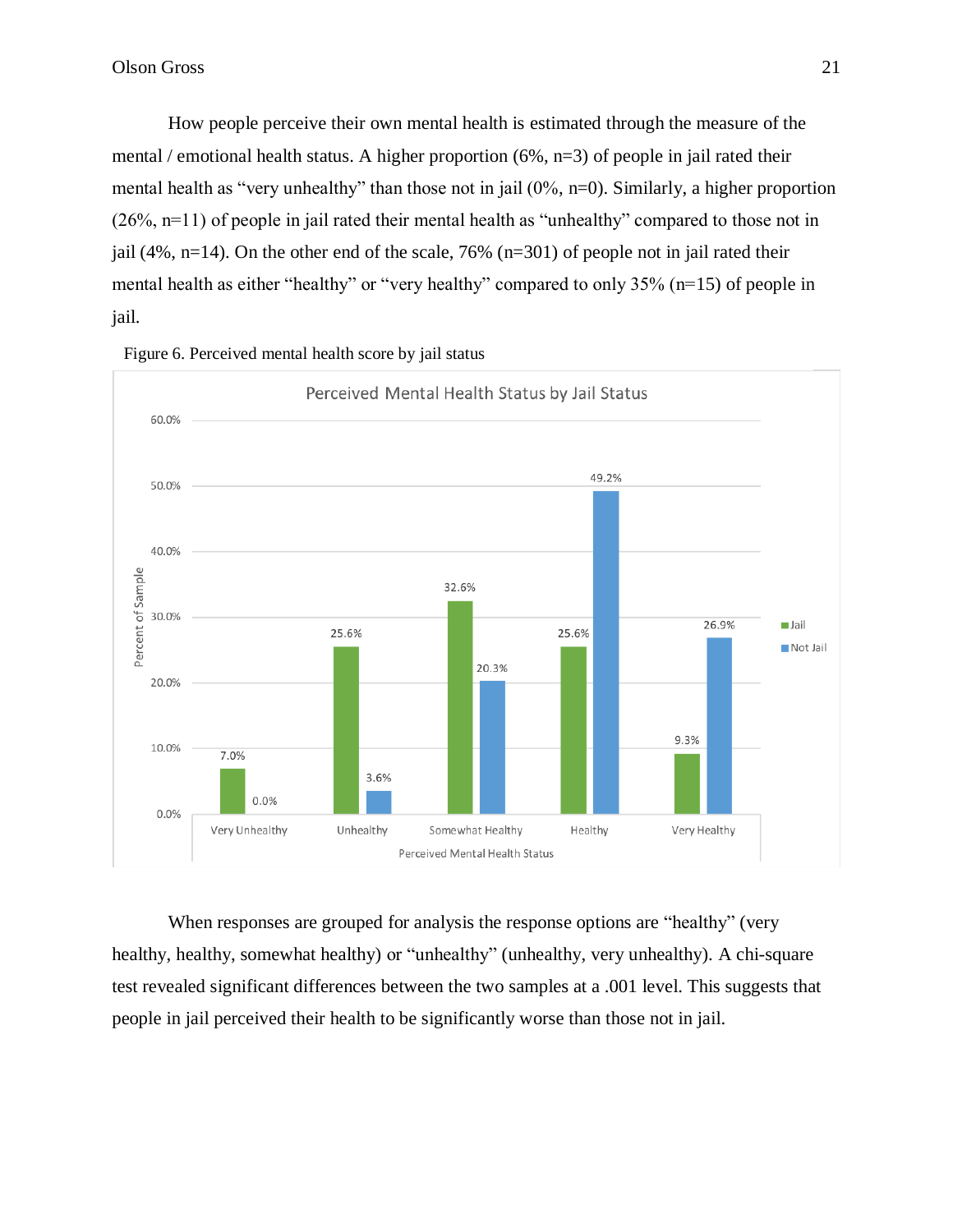| Perceived Mental                                   | Healthy      | Unhealthy   | Total      |  |
|----------------------------------------------------|--------------|-------------|------------|--|
| Health Rating?                                     |              |             |            |  |
| Not in Jail                                        | 380 (96.44%) | 14 (3.55%)  | 394 (100%) |  |
| In Jail                                            | 29 (67.44%)  | 14 (32.56%) | 43 (100%)  |  |
| Total                                              | 409 (93.59%) | 28 (6.41%)  | 437 (100%) |  |
| Yates corrected chi $(2) = 49.66$<br>$Pr = 0.0000$ |              |             |            |  |

Table 2. Chi-square results of perceived mental health by Jail Status

How people perceive the severity of their stress and anxiety was estimated by the measure frequency of stress and anxiety interfering on one's ability to function normally. People in jail perceived their stress and anxiety as more frequently interfering with their ability to function normally. The percentage of people in jail who reported stress and anxiety "regularly" impacts their normal function was 23% (n=10) compared to 3% (n=10) not in jail. The percent of people in jail who reported stress and anxiety "often" impacts their function was 14% (n=6) compared to 5% (n=19) not in jail. The percent of people in jail who reported that stress and anxiety had "no" impact on their ability to function was lower (18%, n=8) than the percent of people not in jail who were also not impacted by stress and anxiety (55%, n=218).



Figure 7. Perceived stress and anxiety severity by jail status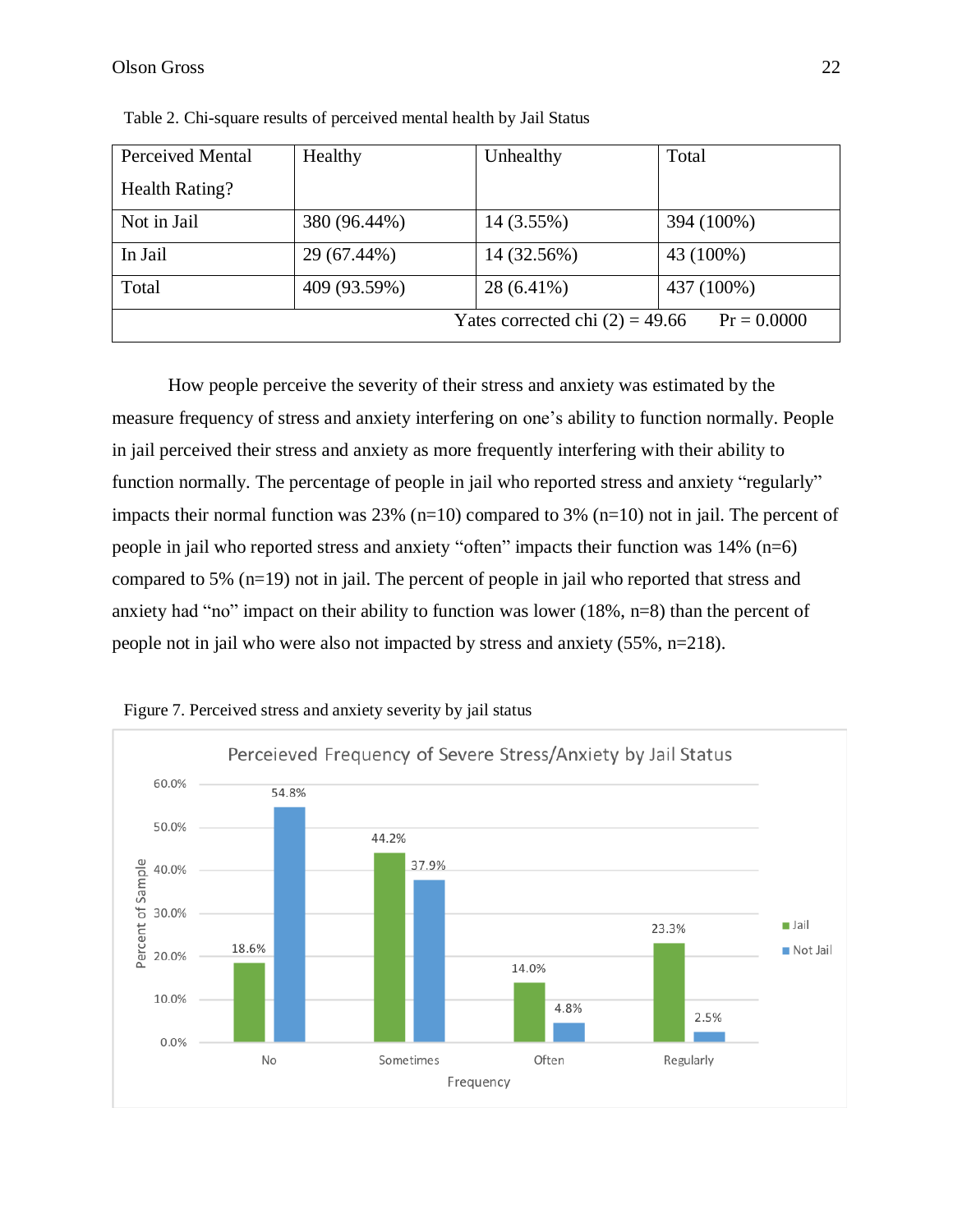When responses were grouped for analysis the response options became "frequent" (regularly and often) and "not frequent" (no and sometimes). A chi-square test revealed significant differences at a .001 level between the proportion of people in jail (37% n=16) who perceived their stress and anxiety to frequently impact their ability to function normally, compared to those not in jail (8% n=29).

| Perceived Frequency                            | Not Frequent | Frequent    | Total      |
|------------------------------------------------|--------------|-------------|------------|
| of Severe Stress/                              |              |             |            |
| Anxiety?                                       |              |             |            |
| Not in Jail                                    | 369 (92.71%) | 29 (7.28%)  | 398 (100%) |
| In Jail                                        | 27 (62.79%)  | 16 (37.21%) | 43 (100%)  |
| Total                                          | 396 (89.79%) | 45 (10.20%) | 441 (100%) |
| Yates corrected chi $(2) = 34.73$ Pr = 0.00000 |              |             |            |

Table 3. Chi-square results of perceived frequency of severe stress / anxiety by Jail Status

Another difference that is partially obscured by the differences in sample size is access to transportation. Approximately 97% of people not in jail ( $n = 389$ ) had access to reliable and affordable transportation. This is compared to 67% of people in jail ( $n = 29$ ) with access. The majority of those without access were in the jailed sample, 33% (n=9) of the jailed sample did not have access to reliable transportation, compared to only 3% (n=14) in the not in jail sample.

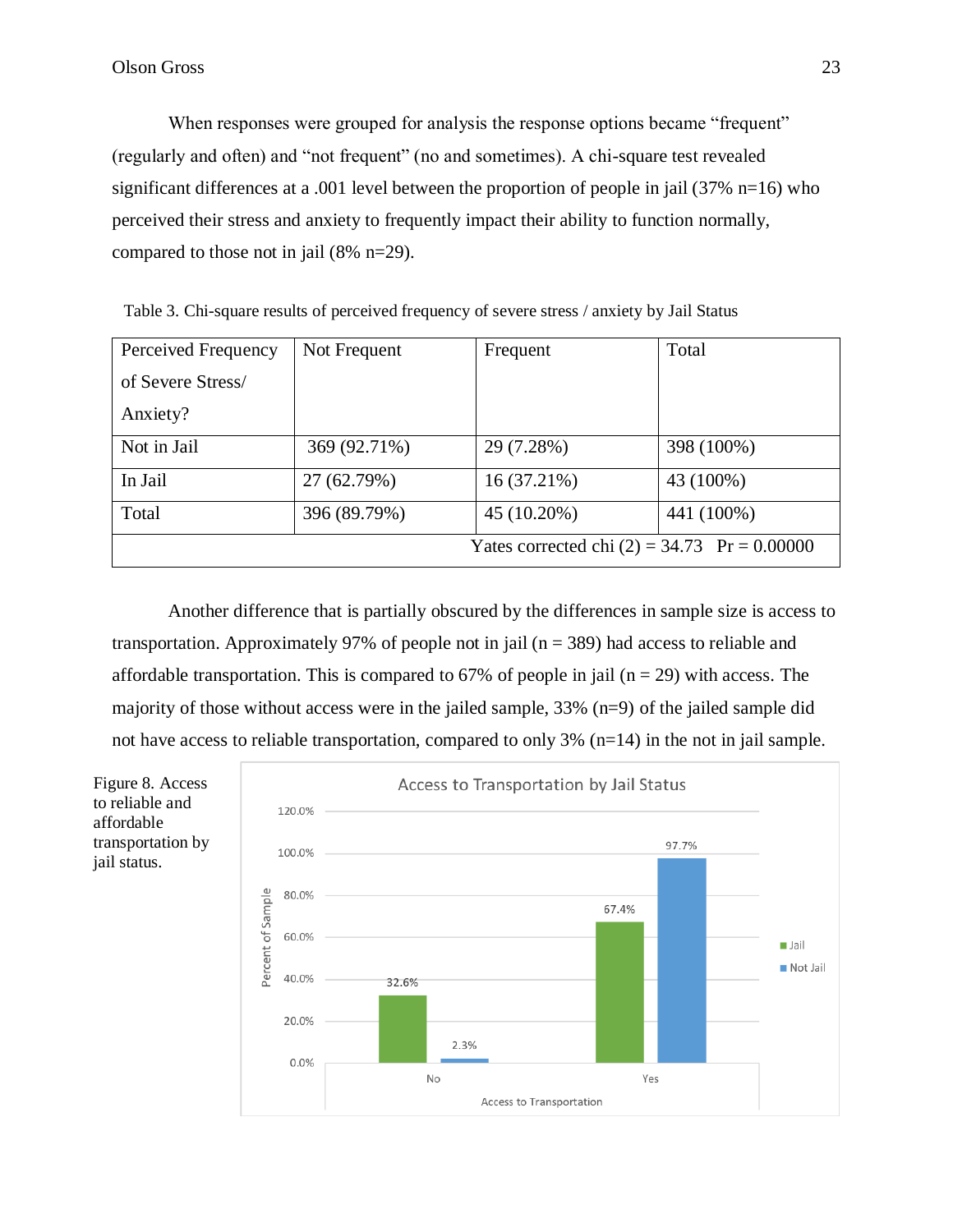When these differences are compared through a chi-square analysis, they were found to be significant at the .001 level. This suggests that jailed status impacts a person's access to reliable and affordable transportation.

| Access to       | N <sub>o</sub> | Yes                         | Total        |
|-----------------|----------------|-----------------------------|--------------|
| Transportation? |                |                             |              |
| Jail            | 9(2.26%)       | 389 (97.74%)                | 398 (100%)   |
| Not in Jail     | 14 (32.56%)    | 29 (67.44%)                 | 43 (100%)    |
| Total           | 23 (5.22%)     | 418 (94.78%)                | 441 (100%)   |
|                 |                | Pearson chi $(2) = 72.0577$ | $Pr = 0.000$ |

Figure 4. Chi-square results of differences to access in transportation by jail status

The question then becomes do these affordability and reliability issues interfere with their ability to get to appointments with healthcare providers? In the jail sample 53% (n=23) of people responded that they had issues getting to appointments due to transportation, compared to only 5% (n=20) of people not in jail with interference issues.



Figure 9. Transportation interference getting to appointments by jail status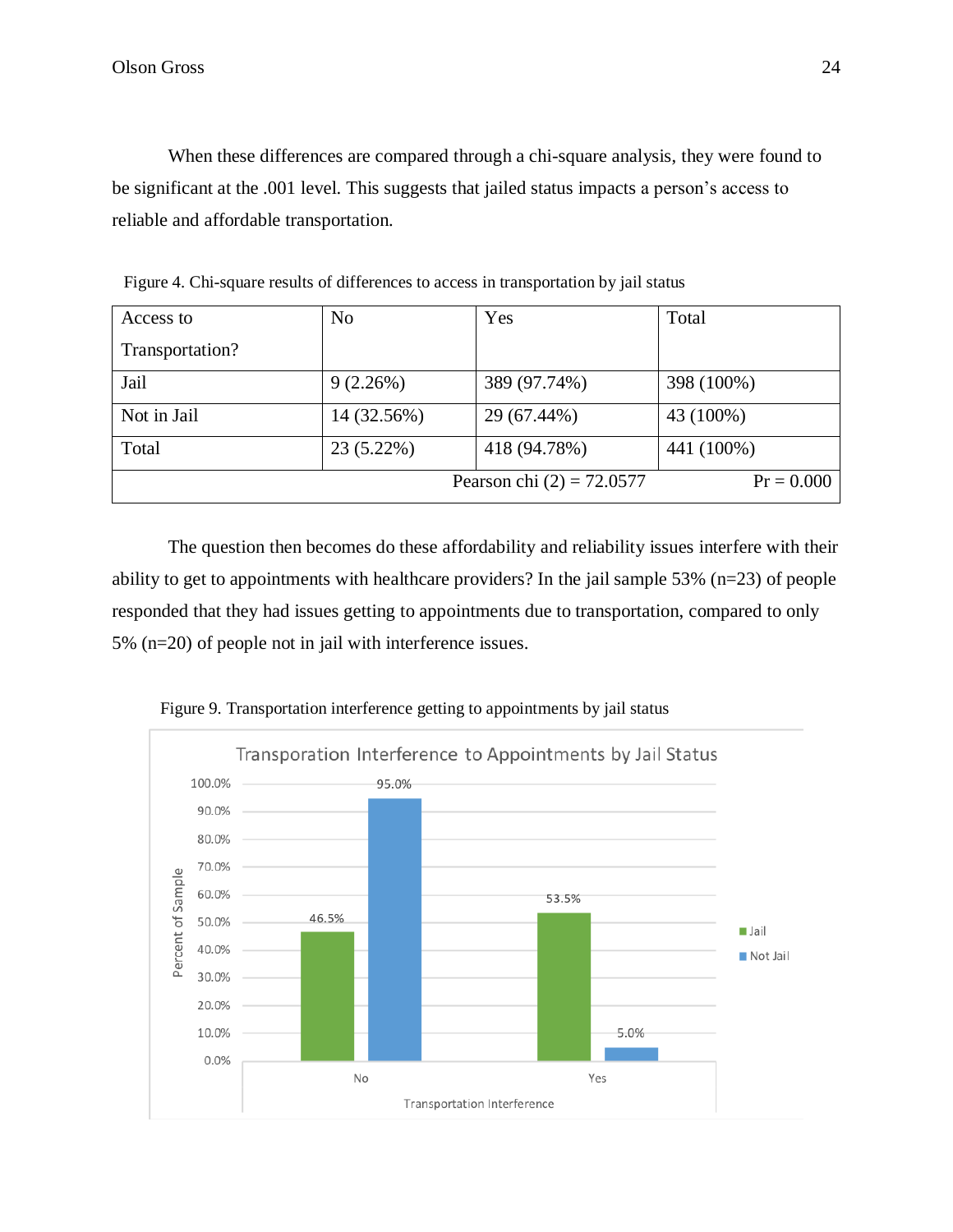Again, these differences were compared using a chi-square test and were found to be significant at both the .001 level, suggesting that being in jail is related to how much of a barrier transportation can be in regards to getting to healthcare appointments. It was suggested that in a rural area, distance may play a role in this struggle interference.

| Transportation interference | N <sub>0</sub> | Yes                          | Total        |
|-----------------------------|----------------|------------------------------|--------------|
| getting to appointments?    |                |                              |              |
| Jail                        | 378 (94.97%)   | $20(5.03\%)$                 | 398 (100%)   |
| Not in Jail                 | 20(46.51%)     | 23 (53.49%)                  | 43 (100%)    |
| Total                       | 398 (90.25%)   | 43 (9.75%)                   | 441 (100%)   |
|                             |                | Pearson chi $(2) = 103.5771$ | $Pr = 0.000$ |

Table 5. Chi-square results for sample differences in transportation interference getting to

The frequency of having to travel more than 20 miles to mental health treatment was compared between sample groups. Originally differences in several types of treatment "mental / behavioral healthcare", "substance abuse treatment providers", or "both" were compared. 94%  $(n= 372)$  of people not in jail did not have to travel more than 20 miles to receive any of these treatment services compared to 60% (n=26) in jail who did not have to travel. This may be because the not in jail sample does not use or need these services as frequently as the in jail sample. However, based on the diagnosis question, almost 14% (n=55) of the not in jail sample had either a diagnosed mental illness, SUD, or both. But of people not in jail only 6% (n=25) said they had to travel over 20 miles for mental behavior health treatment, and only  $0.25\%$  (n=1) said they travelled for SUD treatment. Compared to the jail sample, 9% (n=4) had to travel for mental behavioral health treatment and  $23\%$  (n=10) had to travel for SUD treatment, and 6% (n=2) had to travel for both. This suggests that people not in jail have more access to treatment options that are not as far away for reasons that are not fully understood.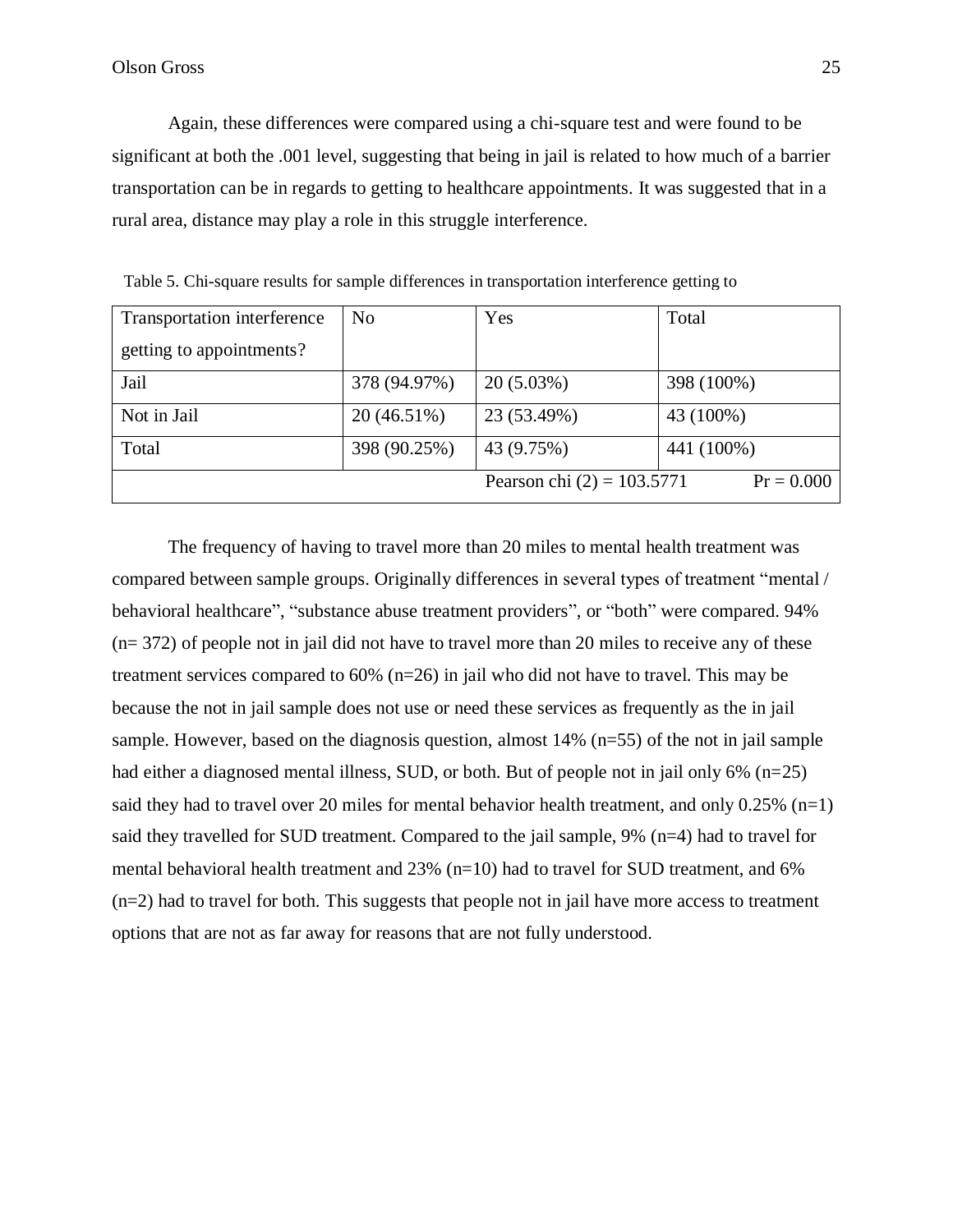

Figure 10. Treatment types 20+ miles away by Jail Status

Although there were differences in the sample groups between these categories, there were cell sizes smaller than 5 for substance abuse treatment among the non-jailed population, which was problematic during analysis. To address this, the results were aggregated to so response options were "none" and "at least one" (mental behavioral health treatment, substance abuse treatment, and both).

Almost 40% (n=17) of the jailed population had to drive more than 20 miles to mental / behavioral treatment, substance abuse treatment, or both. This was compared to the 6.53% (n=26) of the non-jailed sample. Those aggregate differences were found to be significant at the 0.001 level.

| $20+$ miles to treatment? | None         | At least one | Total      |
|---------------------------|--------------|--------------|------------|
| Jail                      | 26 (60.47%)  | 17 (39.53%)  | 43 (100%)  |
| Not in Jail               | 372 (93.47%) | 26(6.53%)    | 398 (100%) |

Table 6. Chi-square results for differences in samples traveling 20+ miles to at least one kind of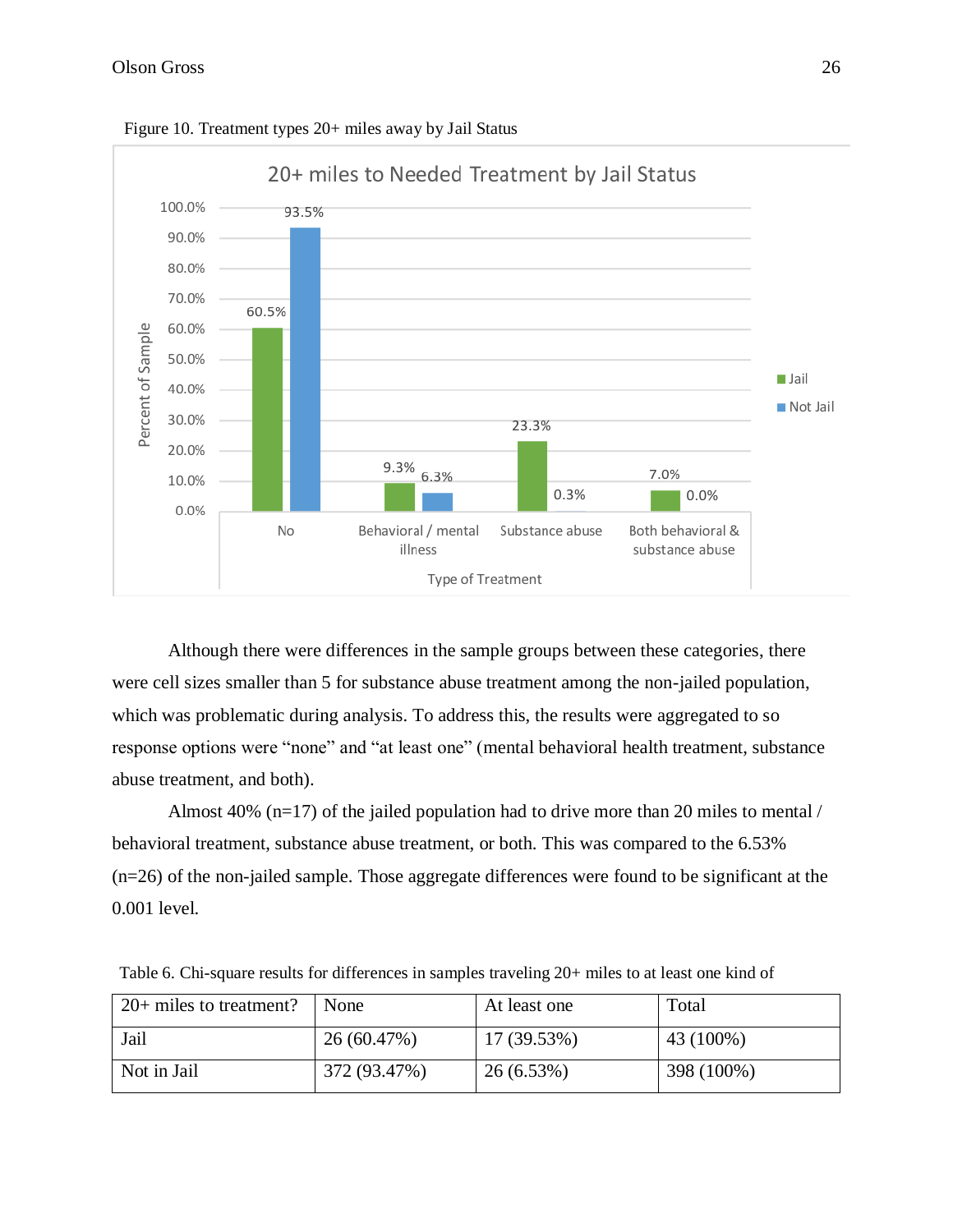| Total | 398 (90.25%) | 43 (9.75%)                  | 441 (100%)   |
|-------|--------------|-----------------------------|--------------|
|       |              | Pearson chi $(2) = 48.0314$ | $Pr = 0.000$ |

Despite the transportation issues that may be at play among the sample of people in jail, there were differences in the frequency of treatment seeking between the two samples. In the jail sample, 48% (n=21) have sought treatment, compared to only 12% (n=47) in the not-jailed sample.





To test the significance of this difference, a chi-square test was performed, which demonstrated a significant difference between those in jail and those not in jail at the .001 level. This suggests that those in jail were much more likely to seek treatment than those not in jail.

Table 7. Chi-square results for differences in samples treatment seeking behavior by jail status

| Sought Mental /          | No         | Yes         | Total     |
|--------------------------|------------|-------------|-----------|
| <b>Behavioral Health</b> |            |             |           |
| Treatment?               |            |             |           |
| Jail                     | 22(51.16%) | 21 (48.84%) | 43 (100%) |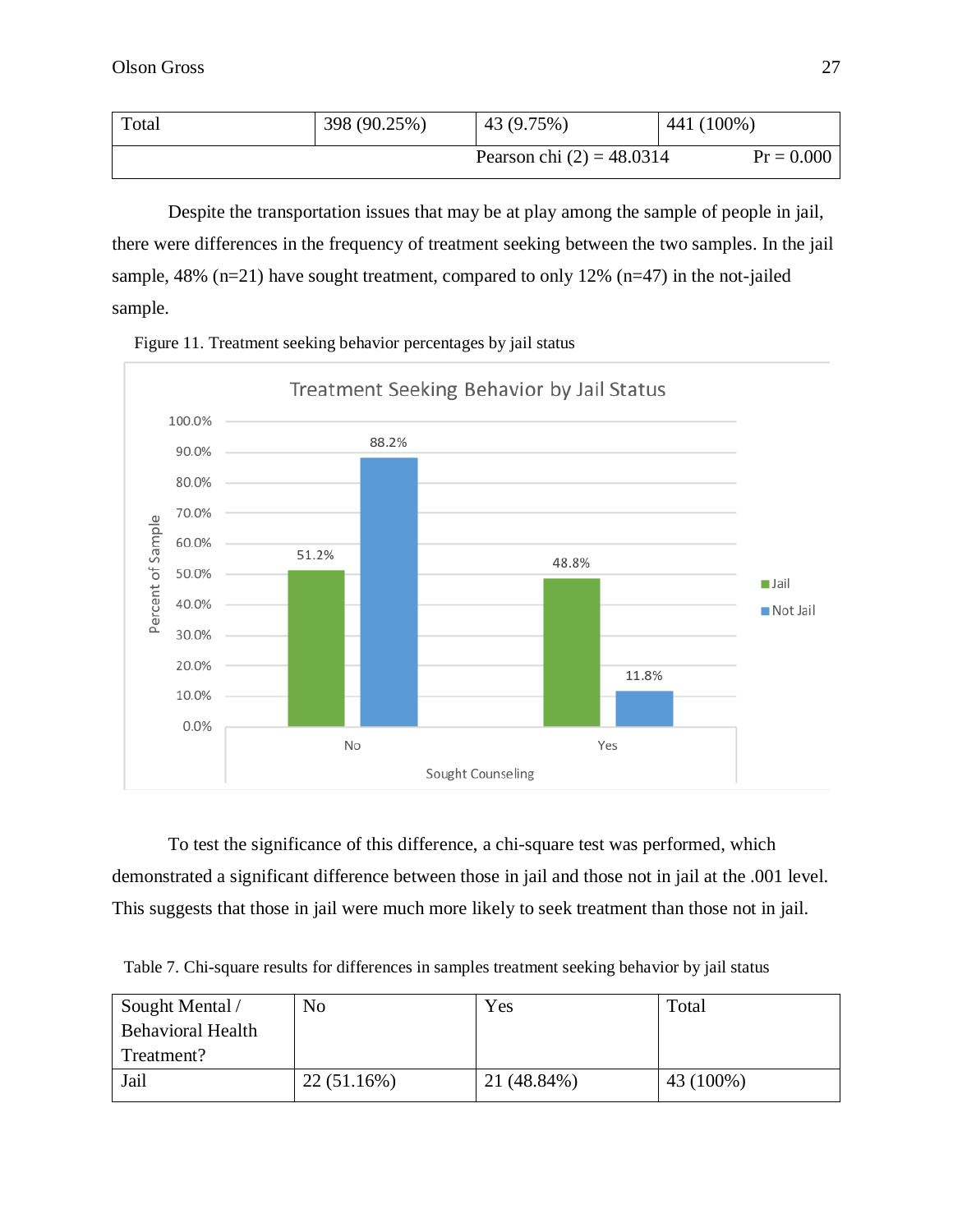| Not in Jail | 351 (88.19%) | 47 (11.81%)                 | 398 (100%)   |
|-------------|--------------|-----------------------------|--------------|
| Total       | 373 (84.58%) | 48 (15.42%)                 | 441 (100%)   |
|             |              | Pearson chi $(2) = 40.7978$ | $Pr = 0.000$ |

#### **Discussion**

Comparisons between the sample groups demonstrated significant differences among those in the jail sample compared to those not in jail. Perceptions of mental health were worse among people in jail. Mental health rating was lower overall in the jail sample, which could be related to the higher proportion with a diagnosis, but could also be related to their current incarceration, which has been found in research that contact with the criminal justice system contributes to mental illness. Therefore, it is possible that even without a diagnosed mental illness, people in jail perceive their mental health as worse. Similarly, severe stress / anxiety was more frequent in the jailed sample. This again could be related to diagnoses, and the state of being in jail leading to stress and anxiety or they could just perceive their stress and anxiety as more frequent.

The overall proportion of the jail sample with any diagnosed mental illness (51%) is much higher than the national average of 25% in local jails. This may be due to self-reported errors or that the jail sample group was not representative of the entire jailed population in Hopkins County. When the diagnosis results were aggregated some of the differences between the sample groups were lost. The proportion with a diagnosed mental illness is very similar in both samples. The distinction between these groups seems to be the proportion of people in jail with a substance use disorder. This is consistent with other findings in literature and speaks to the impact of the criminalization of SUD. Therefore, addressing substance use disorder treatment may need to be a higher priority for the Hopkins County jail. In addition, mental health treatment seeking behavior was significantly higher in the jailed sample compared to the not in jail sample.

Perceptions of mental health have been identified previously as an important factor to mental health treatment seeking, however it has not been compared so directly with other factors such as transportation access and needing services far away. The results suggest that personal perceptions of one's mental health strongly influence seeking out mental health treatment services. The significantly higher proportion of diagnosed mental illnesses and worse mental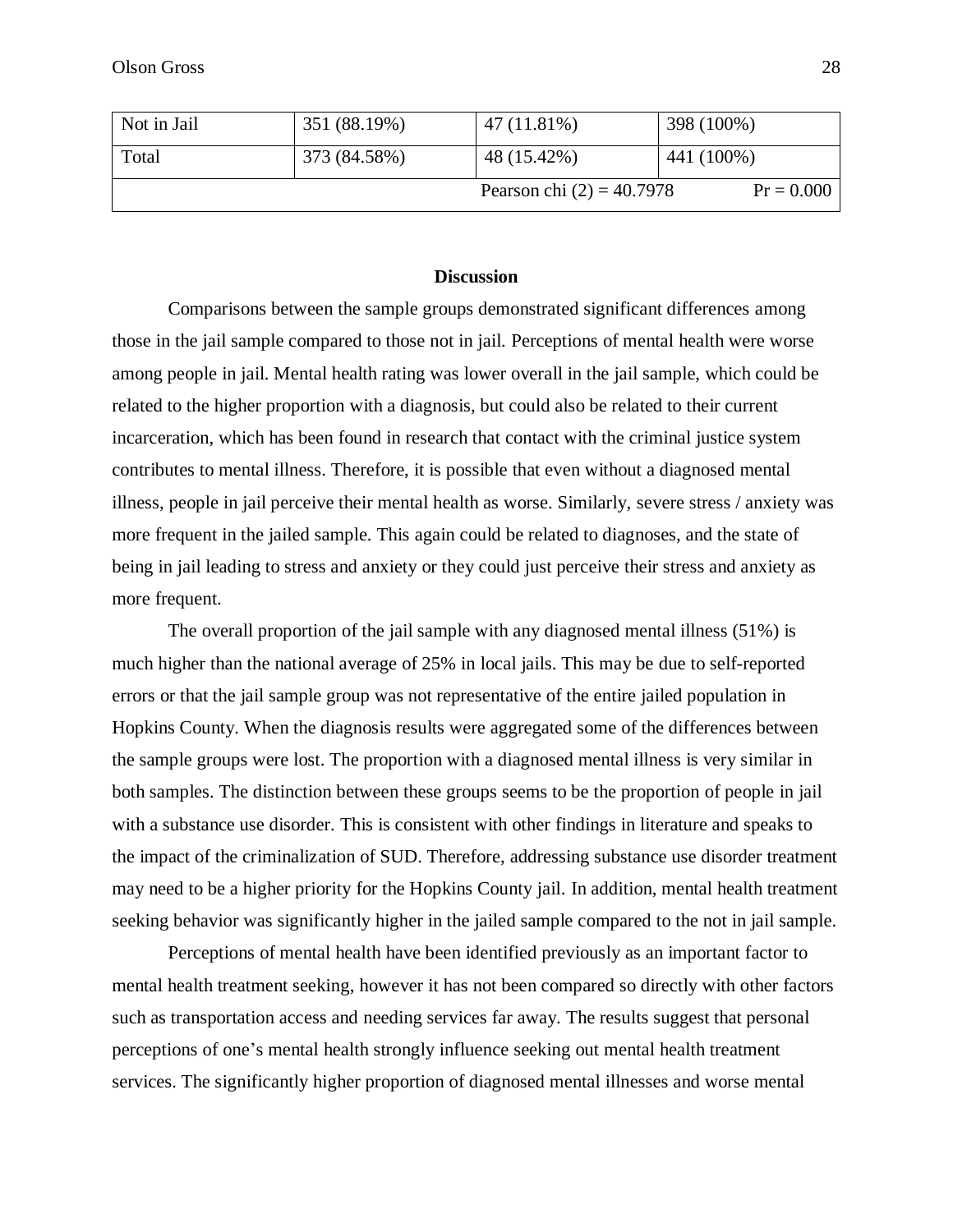## Olson Gross 29

health perceptions in the jailed population suggests an overall need to examine the existing mental health treatment services, available in the Hopkins County jail, and the processes for referral to services after release, including how social factors such as housing and employment are addressed after release.

All transportation-related issues were also worse in the jailed sample. People in jail were more frequently unable to access reliable or affordable transportation, indicated more often that transportation had interfered with their getting to appointments, and more frequently needed services that were over 20 miles away. Despite having these higher rates of transportation issues, the jailed sample had a much higher proportion of people seeking treatment services. This suggests that the transportation related variables were influenced by other factors. It is possible that transportation issues did interfere with seeking treatment behavior, but because the proportion of diagnosed mental illnesses was so high in the jailed sample, this interference was not enough to significantly change treatment seeking behavior. This possibility could be more closely examined between samples with more similar rates of mental illnesses to fully understand the impact of transportation.

The results of this study suggest that even though there were several transportation related barriers to treatment seeking among the jailed population, they still sought treatment services more often than the non-jailed sample. This suggests that a larger influencer in Hopkins County for seeking mental health treatment is how individuals view their own mental health. Other literature has showed that this is related to beliefs about mental health and stigma in the community. As mentioned previously, a study showed that in certain populations there are beliefs that mental illness is caused by external factors and is not a real disease. The presence of these exact beliefs cannot be certified in Hopkins County. However, if those or similar beliefs existed in Hopkins County it would impact the likelihood of people seeking treatment. Other studies that have been done in rural communities have shown that stigma regarding mental illnesses is prevalent, due to symptoms of mental illness violating traditionally held values. A potential area for further study would be to identify common beliefs about mental illness in Hopkins County to confirm or reject the presence of stigma or misconceptions.

There have been several interventions implemented in communities that focus on reducing stigma surrounding mental illness and improving treatment seeking behavior. School based suicide awareness and mental health education interventions have some evidence of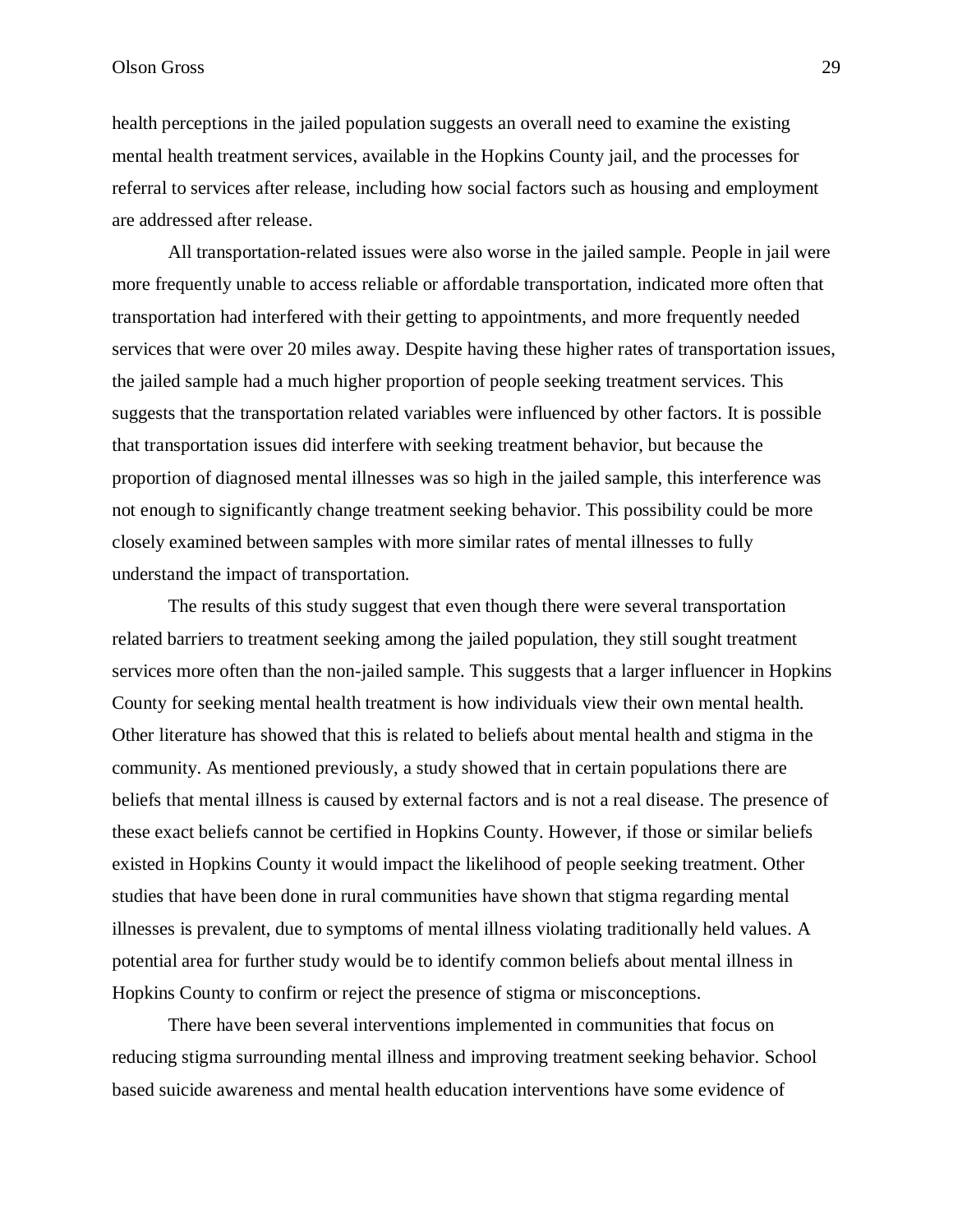## Olson Gross 30

improving knowledge of mental illnesses and dealing with symptoms of depression. (Calear, 2010). Other interventions such as changing laws surrounding what level of mental health coverage insurers are required to offer, have been shown to increase use of mental health services (American Psychology Association, 2010).

There are several limitations of this study. First, although this study uses jail status to distinguish sample groups, the survey tool itself was not designed for people in jail and did not address the impacts of jail on mental health. Because of this some questions could be interpreted differently by people in jail. For example, the question about having reliable and affordable transportation could be interpreted as current access to transportation in jail (which would be none), or their access to transportation before they were in jail. These interpretation issues could have produced results that are not consistent with actual transportation access in Hopkins County among the jailed population. Other variables assessed in this study may also have been interpreted differently among the jailed sample, suggesting that the results may not be an accurate representation of the jailed sample.

Another limitation is that the recruitment of participants in this survey is still not fully known. The physical locations that paper copies of surveys are not known concretely. This information could potentially explain the over-representation of women in this data if the locations paper copies were available was known or the advertising strategy was known. The creators of the Community Health Needs Assessment had found in previous assessments that women in Hopkins County were more likely to participate in these volunteer surveys. It is possible that factors such as advertising on social media, or women more actively seeking healthcare contributed to the higher response rate (84%) of women. This issue limits the ability of the results to be generalized to men in Hopkins County. This is particularly problematic considering that the two samples that were being compared had such different gender distributions. This severely limits the ability to actually compare these results since their populations are so different, especially because there are gender disparities when it comes to mental illnesses.

Finally, it must be understood that this data was not collected with research purposes. Therefore, these results should not be generalized or assumed to apply to any population other than Hopkins County. Results of Community Health Needs Assessments in general are only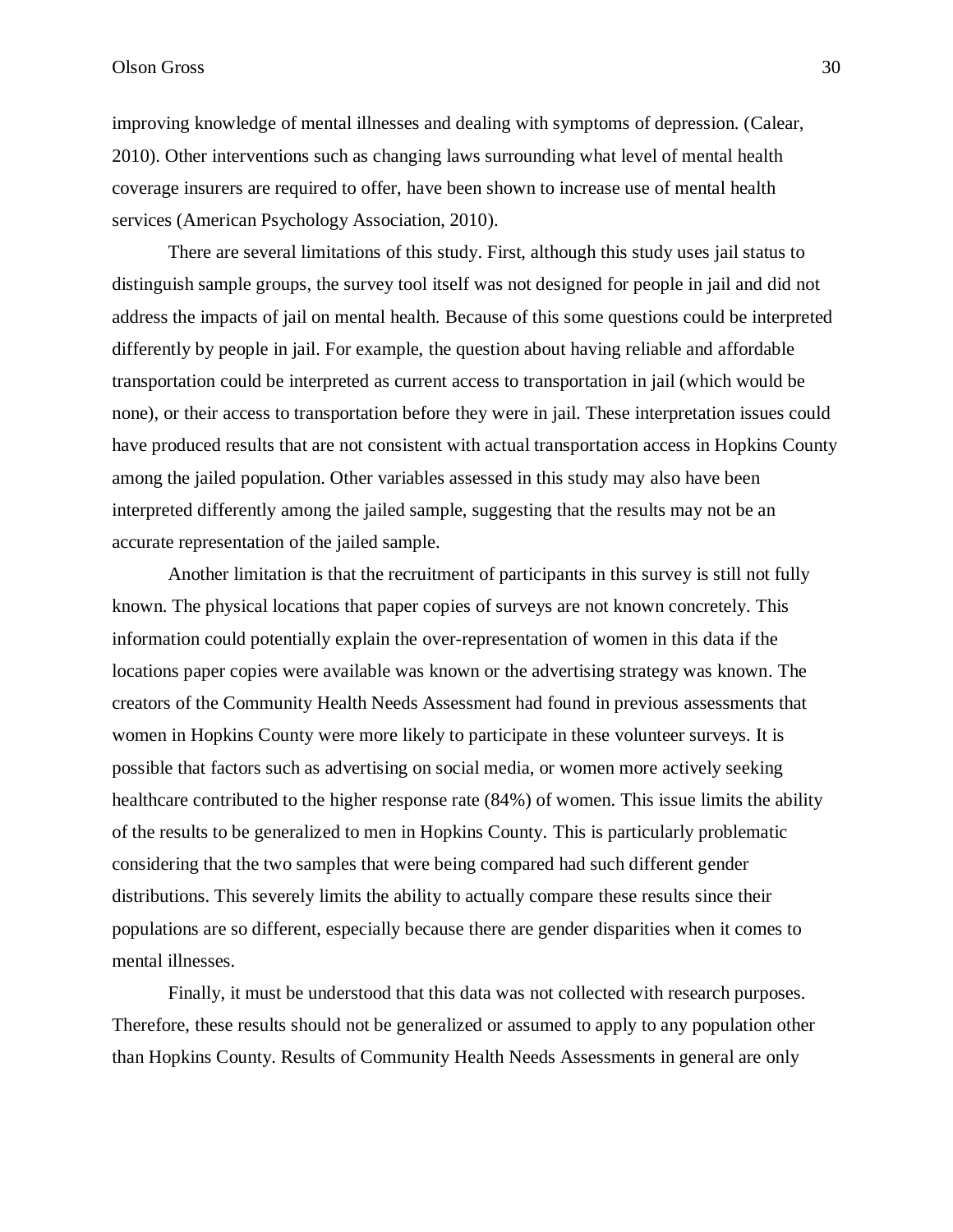intended to represent the needs of that community and therefore applying these results to other communities is not something that should be undertaken.

These overall findings lead to possible options for improving mental health treatment seeking in Hopkins County, especially among those in jail. First, it would be necessary to change misconceptions about mental illness. This could most effectively be done through mental illness awareness campaigns, or mental illness educational sessions, specifically in the jails. This option may not be functional in Hopkins County, especially if following these sessions, the jails would then be responsible for meeting the mental health needs of inmates. Because of this, the Hopkins County jail may not want to pursue this option. Another option would be to target an educational or awareness campaign to the entire community. This would have an increased cost, but could reduce stigmatized perceptions of mental illness overall which could change the way people perceive mental illness in general, and increase treatment seeking.

## **Conclusions**

Mental illnesses are very prevalent in jailed populations and there is a strong need for better understanding of the barriers to getting this population to seek mental health treatment services. Therefore, the purpose of this study was to identify the factors assessed in the Community Health Needs Assessment that most strongly influenced mental health treatment seeking behavior between samples of people in jail and people not in jail. This study has contributed to the existing body of research through the assessment of mental illnesses in a rural jailed population. Since personal perceptions of mental health were in general worse in the jailed population, and indicates their need for increased mental health treatment services. This study also examined a range of potential factors that influence treatment seeking behavior. Through this analysis, it has been identified that the most influential factors were how a person perceived their own mental and emotional health, and how frequently they perceived their stress and anxiety to be severe. This suggests that personal views of mental illness are paramount to influencing mental health treatment seeking behavior.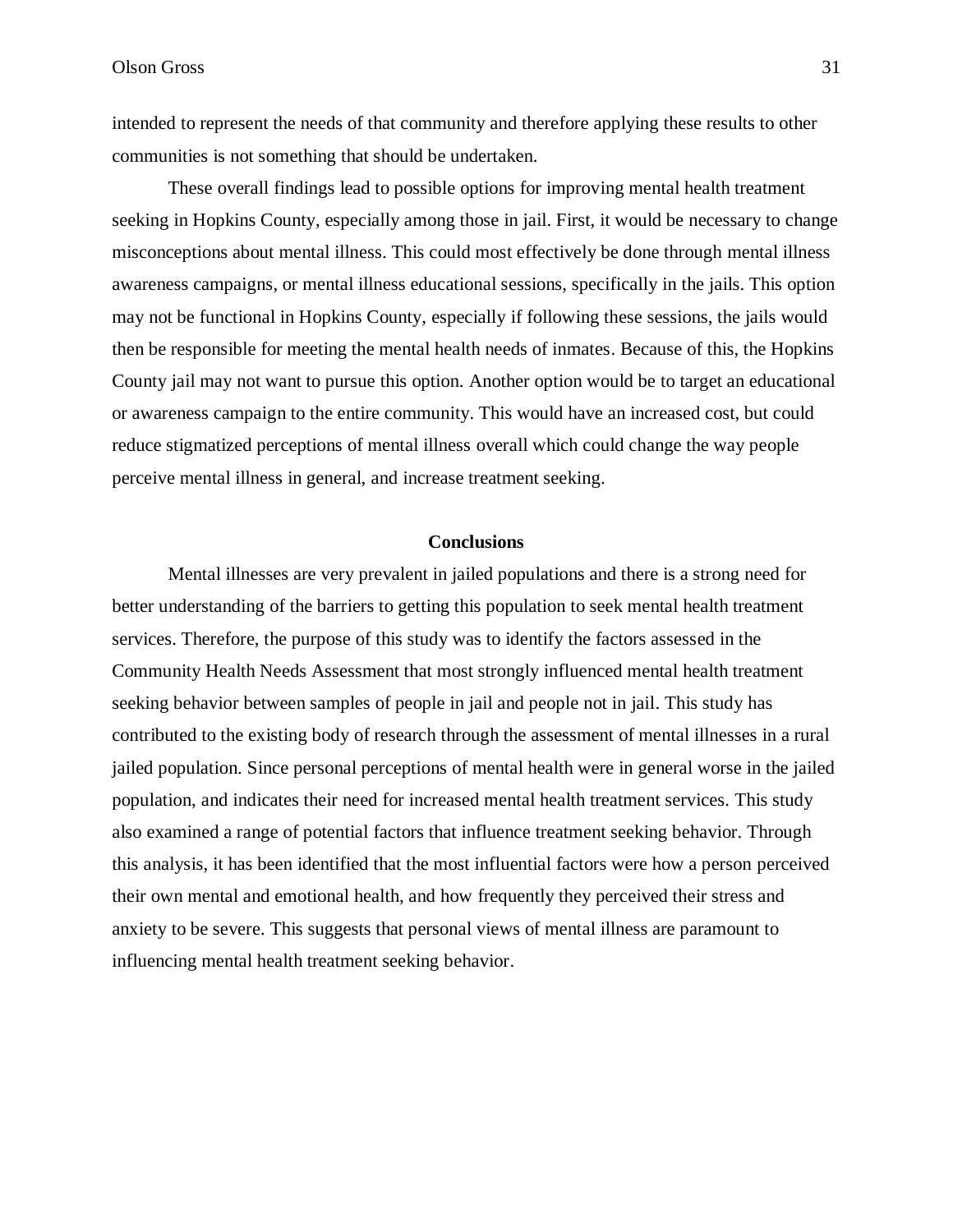## **References**

[Aldworth J,](https://www-ncbi-nlm-nih-gov.ezproxy.uky.edu/pubmed/?term=Aldworth%20J%5BAuthor%5D&cauthor=true&cauthor_uid=20527006) [Colpe LJ,](https://www-ncbi-nlm-nih-gov.ezproxy.uky.edu/pubmed/?term=Colpe%20LJ%5BAuthor%5D&cauthor=true&cauthor_uid=20527006) [Gfroerer JC,](https://www-ncbi-nlm-nih-gov.ezproxy.uky.edu/pubmed/?term=Gfroerer%20JC%5BAuthor%5D&cauthor=true&cauthor_uid=20527006) [Novak SP,](https://www-ncbi-nlm-nih-gov.ezproxy.uky.edu/pubmed/?term=Novak%20SP%5BAuthor%5D&cauthor=true&cauthor_uid=20527006) [Chromy JR,](https://www-ncbi-nlm-nih-gov.ezproxy.uky.edu/pubmed/?term=Chromy%20JR%5BAuthor%5D&cauthor=true&cauthor_uid=20527006) [Barker PR,](https://www-ncbi-nlm-nih-gov.ezproxy.uky.edu/pubmed/?term=Barker%20PR%5BAuthor%5D&cauthor=true&cauthor_uid=20527006) [Barnett-Walker K,](https://www-ncbi-nlm-nih-gov.ezproxy.uky.edu/pubmed/?term=Barnett-Walker%20K%5BAuthor%5D&cauthor=true&cauthor_uid=20527006) [Karg](https://www-ncbi-nlm-nih-gov.ezproxy.uky.edu/pubmed/?term=Karg%20RS%5BAuthor%5D&cauthor=true&cauthor_uid=20527006)  [RS,](https://www-ncbi-nlm-nih-gov.ezproxy.uky.edu/pubmed/?term=Karg%20RS%5BAuthor%5D&cauthor=true&cauthor_uid=20527006) [Morton KB,](https://www-ncbi-nlm-nih-gov.ezproxy.uky.edu/pubmed/?term=Morton%20KB%5BAuthor%5D&cauthor=true&cauthor_uid=20527006) [Spagnola K.](https://www-ncbi-nlm-nih-gov.ezproxy.uky.edu/pubmed/?term=Spagnola%20K%5BAuthor%5D&cauthor=true&cauthor_uid=20527006) (2010) The National Survey on Drug Use and Health Mental Health Surveillance Study: calibration analysis. [International J Methods](https://www-ncbi-nlm-nih-gov.ezproxy.uky.edu/pubmed/20527006)  [Psychiatric Res.](https://www-ncbi-nlm-nih-gov.ezproxy.uky.edu/pubmed/20527006) 2010 June 19 1:61-87. doi: 10.1002/mpr.312. American Psychological Association. Mental health insurance under the federal parity law. 2010. Available at URL: <http://www.apa.org/helpcenter/federal-parity-law.aspx>

Barry, C. L., McGinty, E. E., Pescosolido, B. A., & Goldman, H. H. (2014). Stigma, Discrimination, Treatment Effectiveness, and Policy: Public Views About Drug Addiction and Mental Illness. *Psychiatric Services, 65*(10), 1269-1272. doi:10.1176/appi.ps.201400140

Barry, K L ; Fleming, M F ; Greenley, J R ; Kropp, S ; Widlak, P. (1996) Characteristics of persons with severe mental illness and substance abuse in rural areas. *Psychiatric Services, 47*(1), 88-90.

Baillargeon, J., Hoge, S., & Penn, J. (2010). Addressing the Challenge of Community Reentry Among Released Inmates with Serious Mental Illness. American Journal of Community Psychology, 46(3-4), 361-375.

Breslau, J., Marshall, G., Pincus, H., & Brown, R. (2014). Are mental disorders more common in urban than rural areas of the United States? *Journal of Psychiatric Research, 56*(1), 50-55.

Calear A, Christensen H, Freeman A, et al. A systematic review of psychosocial suicide prevention interventions for youth. European Child and Adolescent Psychiatry. 2016;25(5):467- 482.

Center for Disease Control and Prevention (2011) First-Ever CDC Report on Mental Illness Prevalence. Psychiatric Services, 62(10), 1237-1238.

Constantine, R., Robst, J., Andel, R., Teague, G., & Kovera, Margaret Bull. (2012). The Impact of Mental Health Services on Arrests of Offenders With a Serious Mental Illness. *Law and Human Behavior, 36*(3), 170-176.

Cusack, K., Morrissey, J., Cuddeback, G., Prins, A., & Williams, D. (2010). Criminal Justice Involvement, Behavioral Health Service Use, and Costs of Forensic Assertive Community Treatment: A Randomized Trial. *Community Mental Health Journal, 46*(4), 356-363. doi:10.1007/s10597-010-9299-z

Cummings, J., Wen, H., & Druss, B. (2013). Improving Access to Mental Health Services for Youth in the United States. *JAMA,309*(6), 553-554.

DataUSA (2016). Hopkins County, KY. Retrieved from https://datausa.io/profile/geo/hopkinscounty-ky/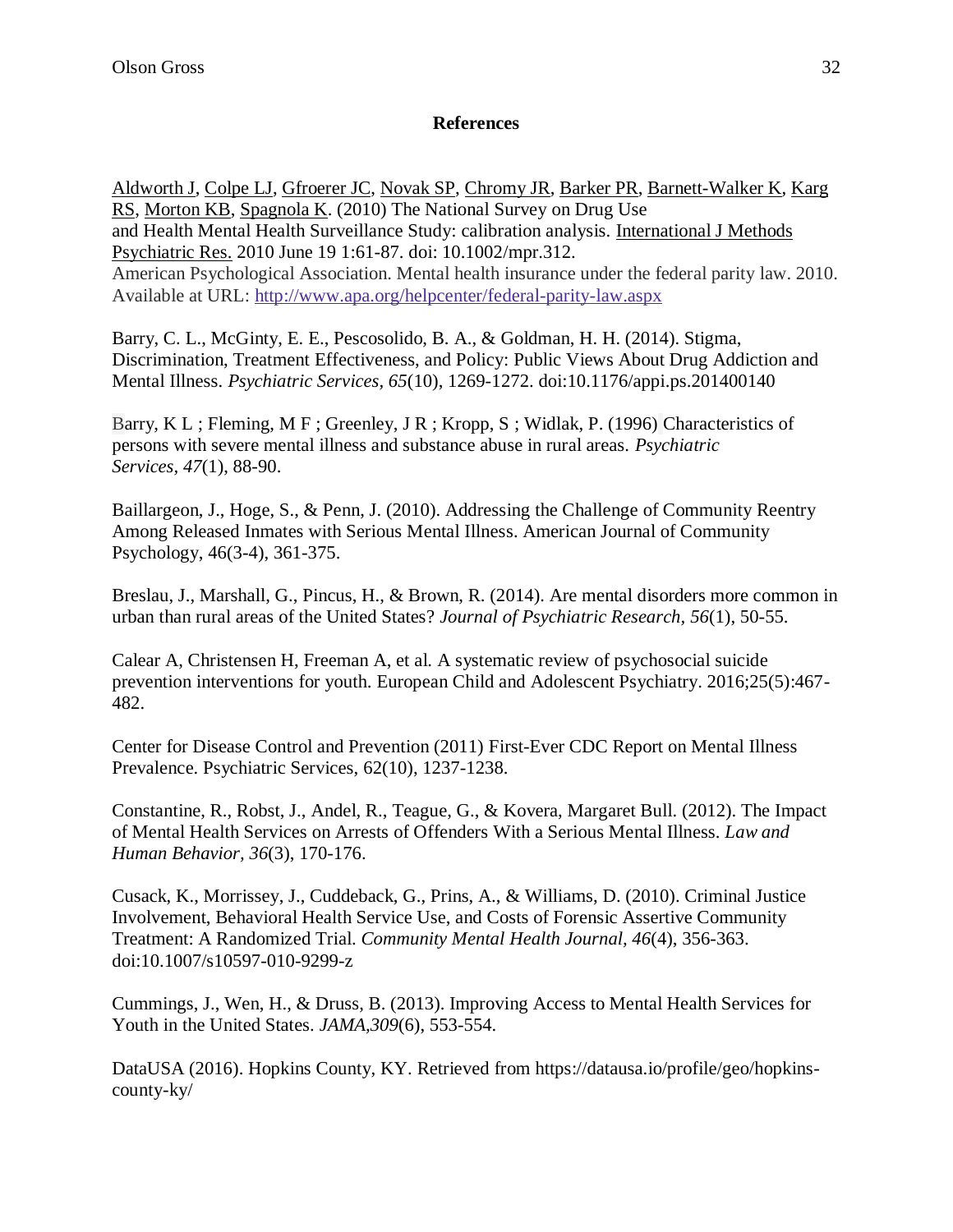Eaton, N., Keyes, K., Krueger, R., Balsis, S., Skodol, A., Markon, K., . . . Goodman, Sherryl. (2012). An Invariant Dimensional Liability Model of Gender Differences in Mental Disorder Prevalence: Evidence From a National Sample. *Journal of Abnormal Psychology, 121*(1), 282- 288.

Estelle v. Gamble (1983) [429 U.S., at 103](https://caselaw.findlaw.com/us-supreme-court/429/97.html#103) 

Fazel, S., & Danesh, J. (2002). Serious mental disorder in 23,000 prisoners: A systematic review of 62 surveys.

Goldstein, H., & Westermeyer, Jerry. (2005). *Factors Associated with Attitudes toward Mental Illness among Rural Kentucky Lay Health Workers,* ProQuest Dissertations and Theses.

Goodwin, R. , Koenen, K. C., Hellman, F. , Guardino, M. and Struening, E. (2002), Helpseeking and access to mental health treatment for obsessive‐compulsive disorder. Acta Psychiatrica Scandinavica, 106: 143-149. doi[:10.1034/j.1600-0447.2002.01221.x](https://doi-org.ezproxy.uky.edu/10.1034/j.1600-0447.2002.01221.x)

Han, B., Gfroerer, J., Kuramoto, S., Ali, M., Woodward, A., & Teich, J. (2015). Medicaid Expansion Under the Affordable Care Act: Potential Changes in Receipt of Mental Health Treatment Among Low-Income Nonelderly Adults With Serious Mental Illness. *American Journal of Public Health, 105*(10), 1982-1989.

Harvard Law Review. (2018). Bail reform and risk assessment: The cautionary tale of federal sentencing. *131*(4), 1125-1146. Retrieved from: [http://cjpp.law.harvard.edu/assets/FINAL-](http://cjpp.law.harvard.edu/assets/FINAL-Primer-on-Bail-Reform.pdf)[Primer-on-Bail-Reform.pdf](http://cjpp.law.harvard.edu/assets/FINAL-Primer-on-Bail-Reform.pdf)

Kaba, F., Solimo, A., Graves, J., Glowa-Kollisch, S., Vise, A., MacDonald, R., … Venters, H. (2015). Disparities in Mental Health Referral and Diagnosis in the New York City Jail Mental Health Service. *American Journal of Public Health*, *105*(9), 1911–1916.

Kennedy-Hendricks, A., Huskamp, H., Rutkow, L., & Barry, C. (2016). Improving Access To Care And Reducing Involvement In The Criminal Justice System For People With Mental Illness. *Health Affairs (Project Hope), 35*(6), 1076-1083.

[Matejkowski, J., Caplan, J. M., & Cullen, S. W. \(2010\). The Impact of Severe Mental Illness](file:///C:/Users/tfbo222/AppData/Local/Microsoft/Windows/INetCache/Content.Outlook/4M2RLTKH/Matejkowski,%20J.,%20Caplan,%20J.%20M.,%20&%20Cullen,%20S.%20W.%20(2010).%20The%20Impact%20of%20Severe%20Mental%20Illness%20On%20Parole%20Decisions:%20Social%20Integration%20Within%20a%20Prison%20Setting. Criminal%20Justice%20and%20Behavior, 37(9),%201005–1029.%20https:/doi.org/10.1177/0093854810372898) On [Parole Decisions: Social Integration Within a Prison Setting.](file:///C:/Users/tfbo222/AppData/Local/Microsoft/Windows/INetCache/Content.Outlook/4M2RLTKH/Matejkowski,%20J.,%20Caplan,%20J.%20M.,%20&%20Cullen,%20S.%20W.%20(2010).%20The%20Impact%20of%20Severe%20Mental%20Illness%20On%20Parole%20Decisions:%20Social%20Integration%20Within%20a%20Prison%20Setting. Criminal%20Justice%20and%20Behavior, 37(9),%201005–1029.%20https:/doi.org/10.1177/0093854810372898) Criminal Justice and Behavior, [37\(9\), 1005–1029. https://doi.org/10.1177/0093854810372898](file:///C:/Users/tfbo222/AppData/Local/Microsoft/Windows/INetCache/Content.Outlook/4M2RLTKH/Matejkowski,%20J.,%20Caplan,%20J.%20M.,%20&%20Cullen,%20S.%20W.%20(2010).%20The%20Impact%20of%20Severe%20Mental%20Illness%20On%20Parole%20Decisions:%20Social%20Integration%20Within%20a%20Prison%20Setting. Criminal%20Justice%20and%20Behavior, 37(9),%201005–1029.%20https:/doi.org/10.1177/0093854810372898)

May, D., Applegate, C., Ruddell, B., & Wood, K. (2014). Going to Jail Sucks (And It Really Doesn't Matter Who You Ask). *American Journal of Criminal Justice, 39*(2), 250-266.

Mills, M. (2012). Unconventional Mental Health Treatment: Reexamining the Racial-Ethnic Disparity in Treatment-Seeking Behavior. *Psychiatric Services, 63*(2), 142-146.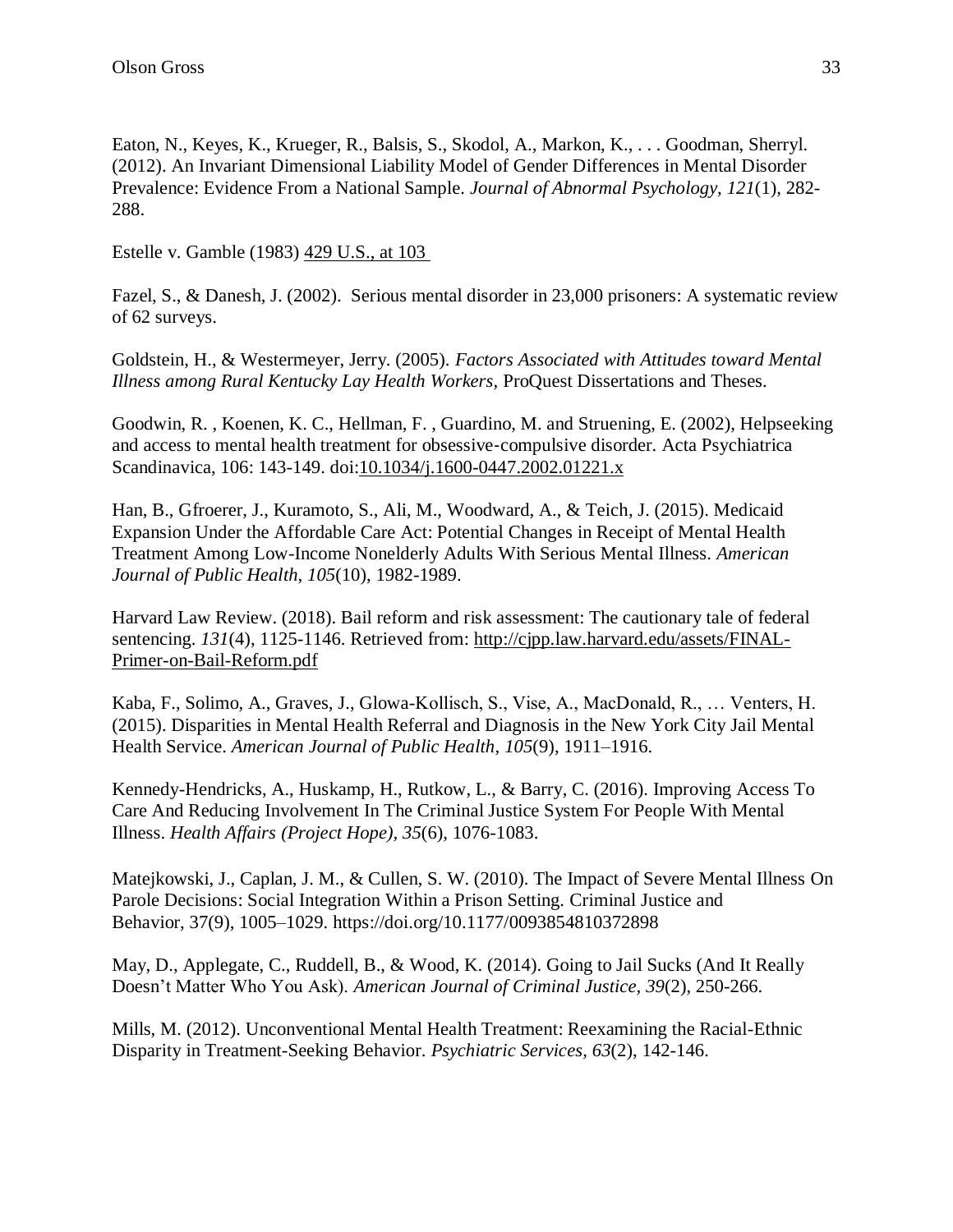Minton, Todd D. and Golinelli, Daniela (2014) Jail Inmates at Midyear 2013 - Statistical Tables. *U.S. Department of Justice, Office of Justice Programs, Bureau of Justice Statistics*, appendix table 3, p. 11

Morrissey, J., PhD., Meyer, P., PhD., & Cuddeback, Gary, PhD,M.S.W., M.P.H. (2007). Extending assertive community treatment to criminal justice settings: Origins, current evidence, and future directions. *Community Mental Health Journal, 43*(5), 527-44. doi: [http://dx.doi.org.ezproxy.uky.edu/10.1007/s10597-007-9092-9](http://dx.doi.org.ezproxy.uky.edu/10.1007/s10597-007-9092-)

National Alliance on Mental Illness (2015) Mental Health by the Numbers. Retrieved from <https://www.nami.org/Learn-More/Mental-Health-By-the-Numbers>

National Institutes of Health (2017). Mental Illness. Retrieved from <https://www.nimh.nih.gov/health/statistics/mental-illness.shtml>

Samuel, I. (2015). Utilization of Mental Health Services Among African-American Male Adolescents Released from Juvenile Detention: Examining Reasons for Within-Group Disparities in Help-Seeking Behaviors. *Child and Adolescent Social Work Journal, 32*(1), 33-43.

Schnittker, Massoglia, and Uggen (2012) Out and Down: Incarceration and Psychiatric Disorders. *Journal of Health and Social Behavior* Vol 53, Issue 4, pp. 448 – 464 [https://doi](https://doi-org.ezproxy.uky.edu/10.1177%2F0022146512453928)[org.ezproxy.uky.edu/10.1177/0022146512453928](https://doi-org.ezproxy.uky.edu/10.1177%2F0022146512453928)

Schoenfeld, H. (2012). Evidence-Based Policy and the Politics of Criminal Justice Reform. *Criminology & Public Policy, 11*(2), 379-382.

Sevigny, E., Pollack, H., Reuter, P., Small, M., & Allard, S. (2013). Can Drug Courts Help to Reduce Prison and Jail Populations? *The ANNALS of the American Academy of Political and Social Science,647*(1), 190-212.

Shannon M. Lynch , Ph.D., Dana D. DeHart , Ph.D., Joanne E. Belknap , Ph.D., Bonnie L. Green, Ph.D., Priscilla Dass-Brailsford , Ed.D., Kristine A. Johnson , Ph.D., and Elizabeth Whalley , B.A. (2014), A Multisite Study of the Prevalence of Serious Mental Illness, PTSD, and Substance Use Disorders of Women in Jail*.* Psychiatric Services. Vol 65: 670-674. [https://doi](https://doi-org.ezproxy.uky.edu/10.1176/appi.ps.201300172)[org.ezproxy.uky.edu/10.1176/appi.ps.201300172](https://doi-org.ezproxy.uky.edu/10.1176/appi.ps.201300172)

Smith, T., Easter, A., Pollock, M., Pope, L., & Wisdom, J. (2013). Disengagement From Care: Perspectives of Individuals With Serious Mental Illness and of Service Providers. *Psychiatric Services, 64*(8), 770-775.

Snell-Rood, C., & Carpenter-Song, E. (2018). Depression in a depressed area: Deservingness, mental illness, and treatment in the contemporary rural U.S. *Social Science & Medicine (1982), 219*, 78-86.

Stambaugh, L., Forman-Hoffman, V., Williams, J., Pemberton, M., Ringeisen, H., Hedden, S., & Bose, J. (2017). Prevalence of serious mental illness among parents in the United States: Results